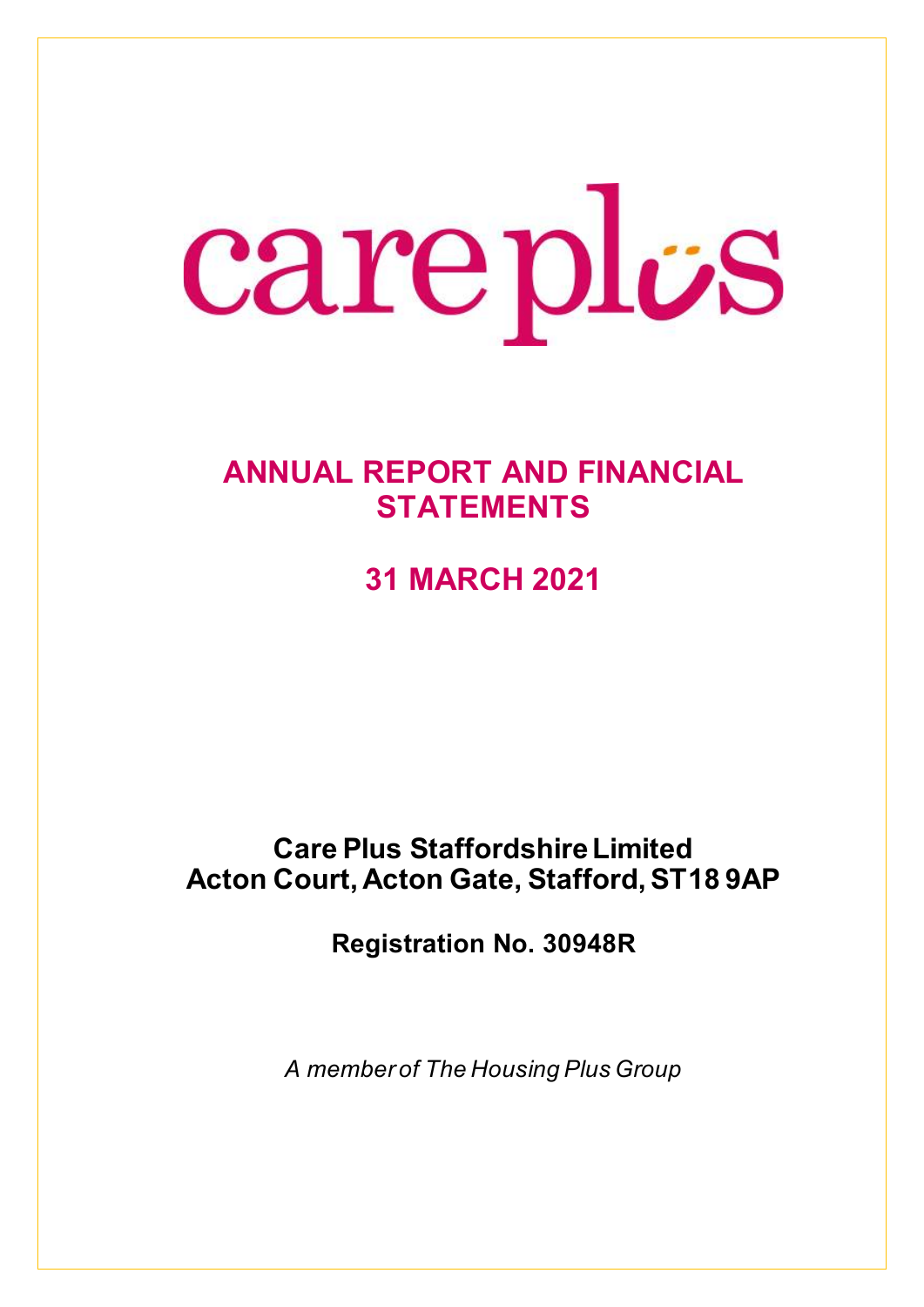Care Plus Staffordshire Limited 31 March 2021

# **CONTENTS**

<span id="page-1-0"></span>

| BOARD MEMBERS, EXECUTIVE OFFICERS, AUDITORS, ADVISORS AND BANKERS  1             |  |
|----------------------------------------------------------------------------------|--|
|                                                                                  |  |
| INDEPENDENT AUDITORS' REPORT TO THE MEMBERS OF CARE PLUS STAFFORDSHIRE LIMITED 5 |  |
|                                                                                  |  |
|                                                                                  |  |
|                                                                                  |  |
|                                                                                  |  |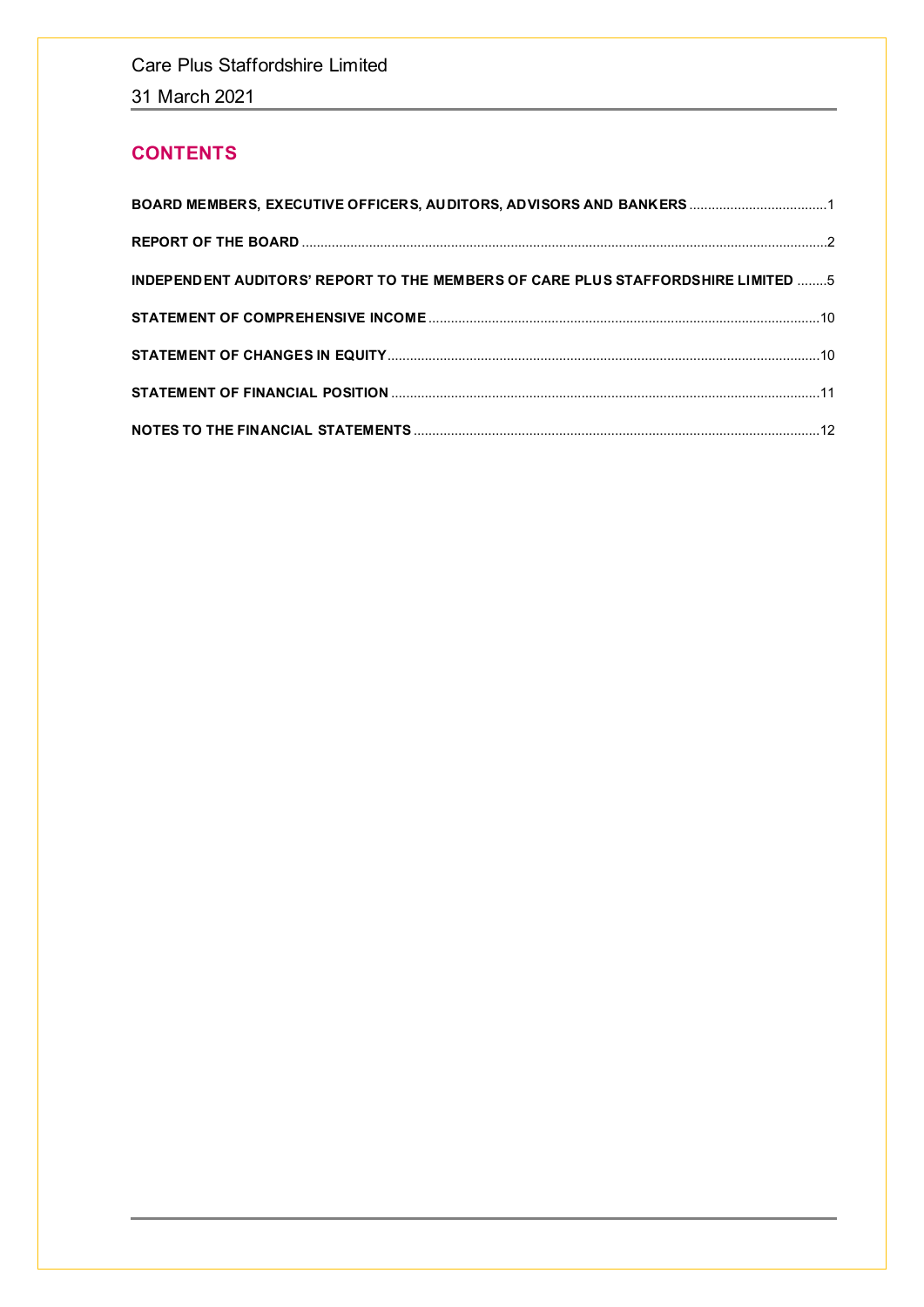31 March 2021

# **BOARD MEMBERS, EXECUTIVE OFFICERS, AUDITORS, ADVISORS AND BANKERS**

| <b>Registered Office</b>                                                                                                   | Acton Court,<br>Acton Gate, Stafford,<br><b>ST18 9AP</b>                                                                                                                                                                                               |
|----------------------------------------------------------------------------------------------------------------------------|--------------------------------------------------------------------------------------------------------------------------------------------------------------------------------------------------------------------------------------------------------|
| <b>Care Plus Staffordshire Limited</b>                                                                                     | Co-operative & Community Benefit Society<br>No: 30948R<br>Registered by the Care Quality Commission<br>No: 2000032662                                                                                                                                  |
| <b>Internal Auditors</b>                                                                                                   | <b>Beever and Struthers</b><br>20 Colmore Circus Queensway,<br>Birmingham, B4 6AT                                                                                                                                                                      |
| <b>External Independent Auditors</b>                                                                                       | <b>KPMG LLP</b><br>One Snowhill, Snowhill Queensway,<br>Birmingham, B4 6GH                                                                                                                                                                             |
| <b>Legal Advisors</b>                                                                                                      | <b>Anthony Collins, LLP</b><br>134 Edmund Street<br>Birmingham, B3 2ES<br><b>Capsticks, LLP</b><br><b>35 Newhall Street</b><br>Birmingham, B3 3PU                                                                                                      |
|                                                                                                                            |                                                                                                                                                                                                                                                        |
| <b>Bankers</b>                                                                                                             | <b>Barclays Bank PLC,</b><br>One Snowhill,<br>Birmingham, B3 2WN                                                                                                                                                                                       |
| <b>Board of Management</b>                                                                                                 | G Betts CBE (Chair – Appointed 27 August 2020)<br>P Price (Interim Chair 7 April 2020 - 27 August<br>2020)<br>A Dhillon<br>J Fillary<br>J Taylor (Appointed 12 November 2020)<br>H Punchihewa - (Resigned 1 July 2020)<br>S Boden (Executive Director) |
| <b>Chief Executive</b>                                                                                                     | S Boden                                                                                                                                                                                                                                                |
| <b>Executive Directors</b><br><b>Finance Director and Deputy</b><br><b>Chief Executive</b><br>Director of Care and Support | P Ingle<br>L Clarke                                                                                                                                                                                                                                    |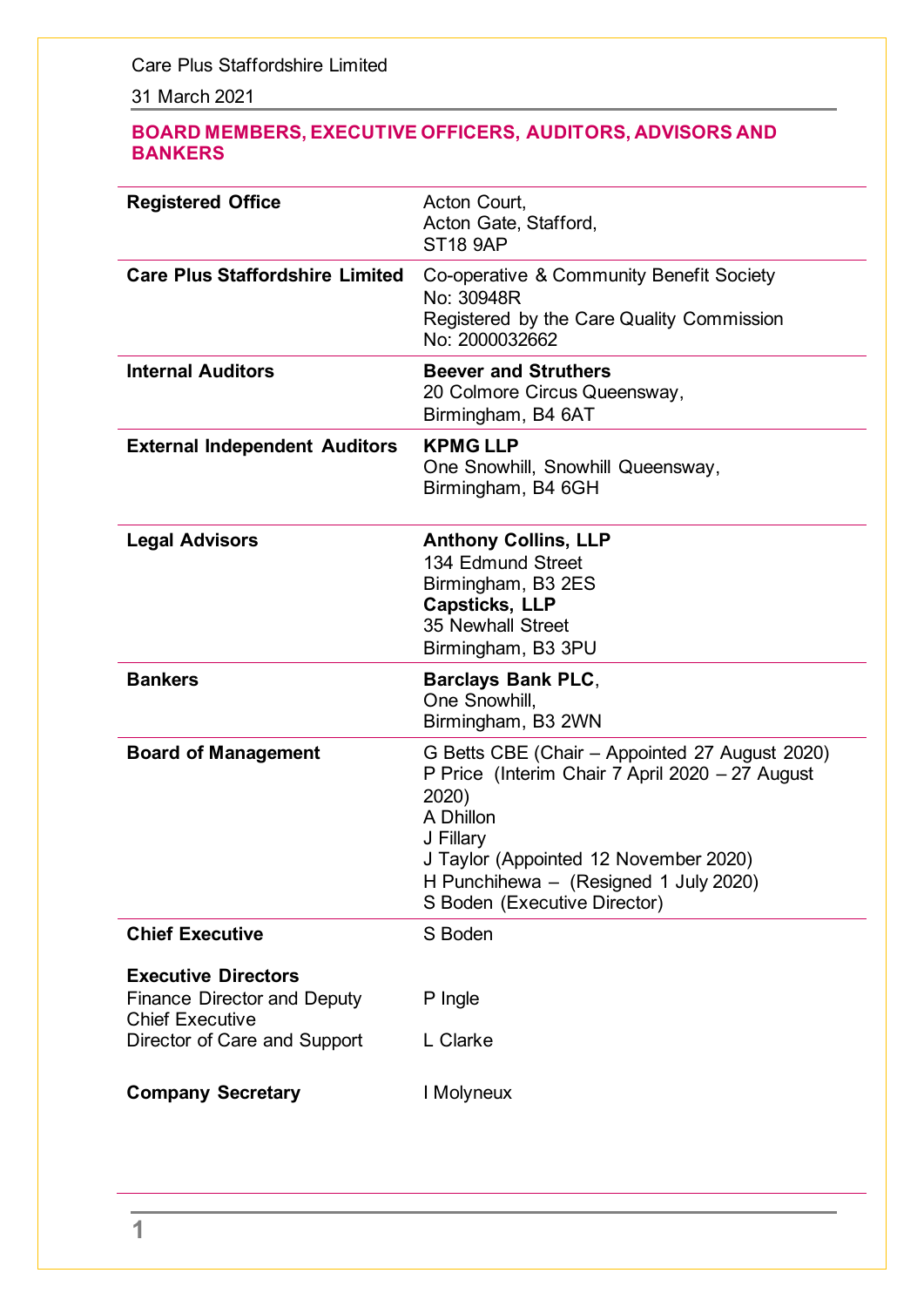### <span id="page-3-0"></span>**REPORT OF THE BOARD**

### **Principal activities**

Care Plus Staffordshire Limited ('Care Plus' 'the Society') was registered as a Cooperative and Community Benefit Society exempt charity on 20 April 2010 (30948R). Its principal activity is the provision of care together with appropriate supporting services. Care Plus is registered with the Care Quality Commission ('CQC'). CQC is the independent regulator of all health and adult social care in England and monitors the activities of Care Plus to ensure that it complies with their standards of quality and safety.

Care Plus is a subsidiary of the ultimate parent The Housing Plus Group Limited ('Housing Plus'). Housing Plus is a holding company which provides central services for Care Plus and other group members such as finance, human resources, information technology, development, legal services, health and safety advice and corporate publicity.

Housing Plus has prepared a Group Strategic Report to accompany the consolidated financial statements.

### **Business & financial review**

Care Plus acquired the business' first property assets in October 2020 with the purchase of The Sandford, a 35 bed care home in Church Stretton. Domiciliary Care services were affected throughout the year due to care packages being suspended and clients self-isolating resulting in care hours delivered being 4% lower than in 2019/20. Turnover increased by £1.4m compared with the previous year mainly from fully integrating Telecare into the business alongside The Sandford. Care Plus has achieved an increase of £132k to the operating surplus compared to 2019/20 (2020/21- £198k, 2019-20 £233k). The operating surplus was £365k prior to the accounting adjustments for amortisation of the goodwill relating to The Sandford purchase.

### **Board Members and Executive Officers**

Care Plus is governed by a Board of Management (the Board) composed of five (2020: five) non-executive members and one executive member. It is managed by a senior management team headed by the Chief Executive and supported by the Director of Care and Support and other group Executive Team members.

Five members of the Board (not co-optees) and Housing Plus hold one fully paid share of £1 in Care Plus. The Executive Officers of Care Plus hold no interest in Care Plus share capital and, although they do not have legal status of Directors they act as Executive Officers within the authority delegated to them by the Board and are termed Directors. Housing Plus has purchased Directors' and Officers' Liability Insurance for the Board Members, Executive Officers and staff of the Group and Care Plus.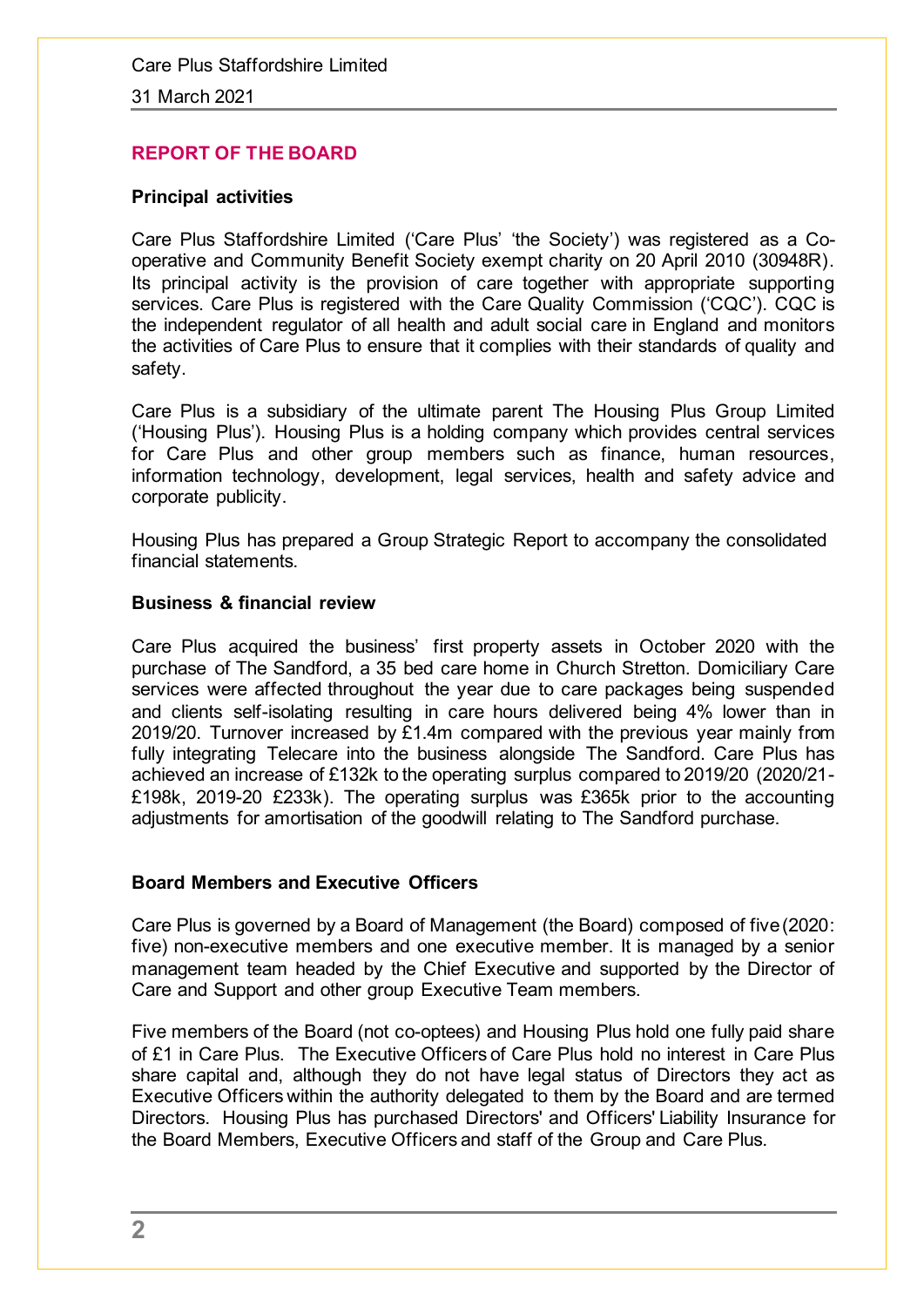### **REPORT OF THE BOARD (continued)**

The Board and Executive Officers are remunerated by the parent company, not specifically in respect of Care Plus duties.

### **Going Concern**

After reviewing the budget for 2021/22 and the long term financial plan based on normal business planning and control procedures and having received confirmation of continued support from Housing Plus, the members of the Board have a reasonable expectation that Care Plus has adequate resources to continue in operational existence for the foreseeable future.

The ongoing impact of the Covid 19 outbreak has been considered by the Directors, who have confirmed that given the support of Housing Plus and the action taken to protect staff, customers and the business as a whole, the outbreak does not pose a material uncertainty that would cast doubt on the Company's ability to continue as a going concern. The board, therefore, consider it appropriate for the accounts to be prepared on a going concern basis.

### **Statement of directors' responsibilities in respect of the financial statements**

The directors are responsible for preparing the Report of the Board and the Society financial statements in accordance with applicable law and regulations.

Co-operative and Community Benefit Society law requires the directors to prepare financial statements for each financial year. Under that law the directors have elected to prepare the financial statements in accordance with UK Accounting Standards, including FRS 102 *The Financial Reporting Standard applicable in the UK and Republic of Ireland*.

The financial statements are required by law to give a true and fair view of the state of affairs of the Society and of the income and expenditure the Society for that period.

In preparing the Society financial statements, the directors are required to:

- select suitable accounting policies and then apply them consistently;
- make judgements and estimates that are reasonable and prudent;
- state whether applicable UK Accounting Standards have been followed, subject to any material departures disclosed and explained in the financial statements, and
- assess the Society's ability to continue as a going concern, disclosing, as applicable, matters related to going concern; and
- use the going concern basis of accounting unless they either intend to liquidate the Society or to cease operations, or have no realistic alternative but to do so.

The directors are responsible for keeping proper books of account that disclose with reasonable accuracy at any time the financial position of the Society and enable them to ensure that its financial statements comply with the Co-operative and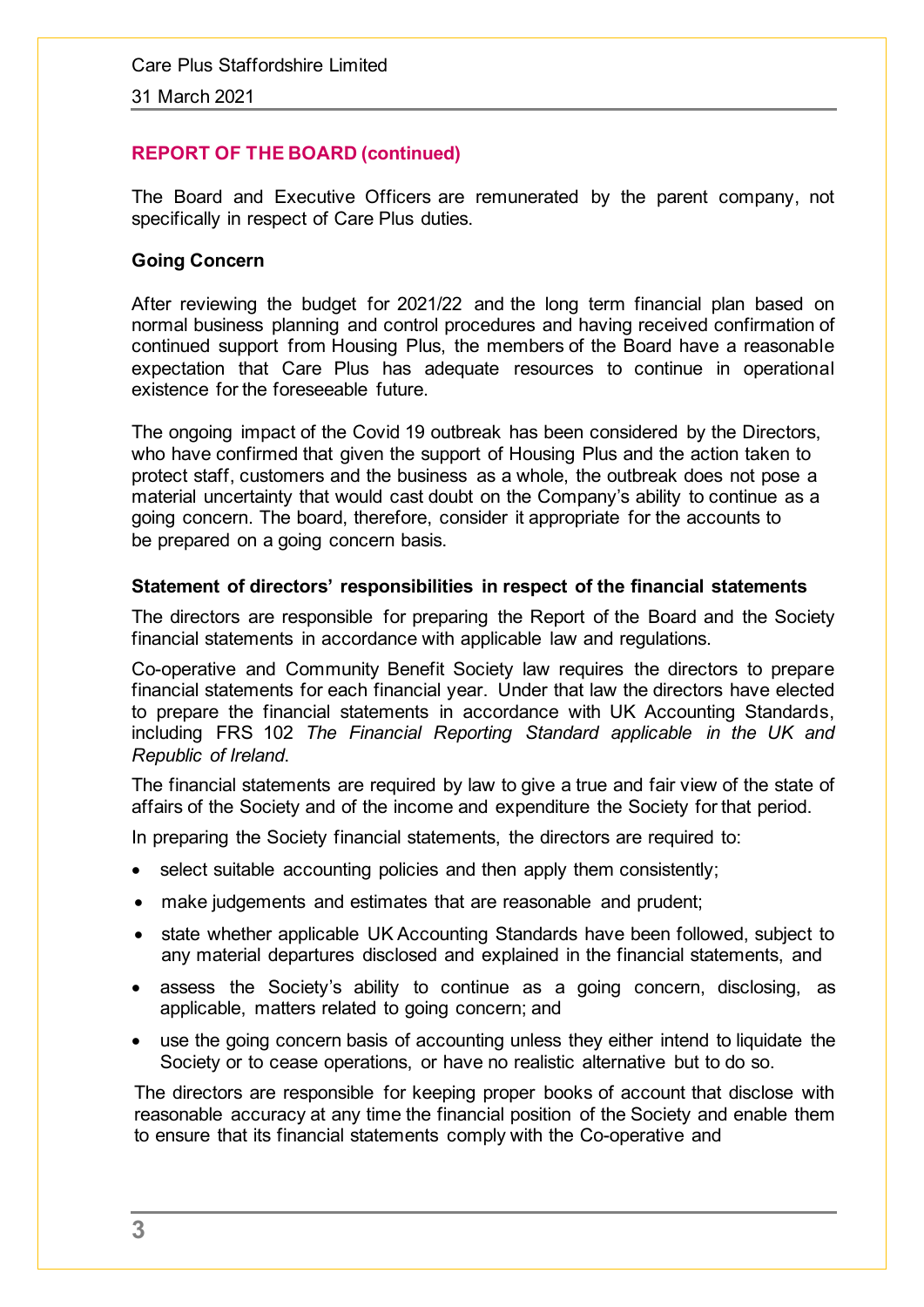31 March 2021

### **REPORT OF THE BOARD (continued)**

Community Benefit Societies Act 2014. They are responsible for such internal control as they determine is necessary to enable the preparation of financial statements that are free from material misstatement, whether due to fraud or error, and have general responsibility for taking such steps as are reasonably open to them to safeguard the assets of the Society and to prevent and detect fraud and other irregularities.

The directors are responsible for the maintenance and integrity of the corporate and financial information included on the Society's website. Legislation in the UK governing the preparation and dissemination of financial statements may differ from legislation in other jurisdictions.

### **Provision of information to auditors**

The Care Plus Board Members who held office at the date of approval of this Report of the Board confirm that, so far as they are each aware, there is no relevant audit information of which Care Plus auditors are unaware; the directors have taken all the steps that they ought to have taken as directors in order to make themselves aware of any relevant audit information and to establish that Care Plus auditors are aware of that information.

### **Independent auditors**

A resolution to appoint External Auditors will be proposed at the next Annual General Meeting.

This Report of the Board was approved by the Board on 21 July 2021 and signed on its behalf by:

France Kell

hene Holynois

**G Betts I Molyneux Chair Company Secretary**

**S Boden Board Member**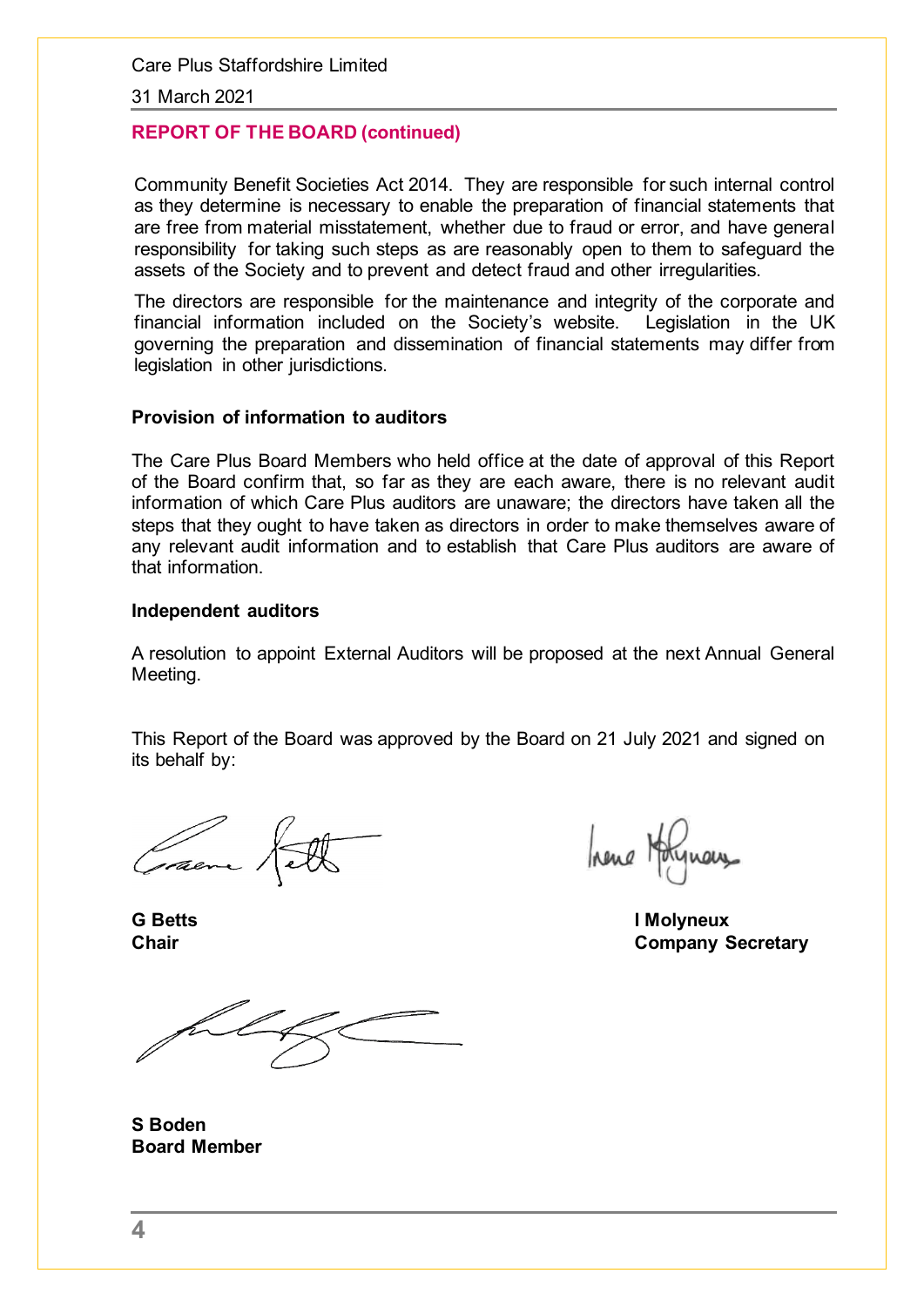31 March 2021

### **INDEPENDENT AUDITORS' REPORT TO THE MEMBERS OF CARE PLUS STAFFORDSHIRE LIMITED**

### **Opinion**

We have audited the financial statements of Care Plus Staffordshire Limited ("the Society") for the year ended 31 March 2021 which comprise the Statement of Comprehensive Income, Statement of Changes in Equity, Statement of Financial Position and related notes, including the accounting policies in note 2.

In our opinion the financial statements:

- give a true and fair view, in accordance with UK accounting standards, including FRS 102 *The Financial Reporting Standard applicable in the UK and Republic of Ireland*, of the state of the Society's affairs as at 31 March 2021 and of the income and expenditure of the Society for the year then ended; and
- comply with the requirements of the Co-operative and Community Benefit Societies Act 2014.

### **Basis for opinion**

We conducted our audit in accordance with International Standards on Auditing (UK) ("ISAs (UK)") and applicable law. Our responsibilities are described below. We have fulfilled our ethical responsibilities under, and are independent of the Society in accordance with, UK ethical requirements including the FRC Ethical Standard. We believe that the audit evidence we have obtained is a sufficient and appropriate basis for our opinion.

### **Going concern**

The directors have prepared the financial statements on the going concern basis as they do not intend to liquidate the Society or to cease its operations, and as they have concluded that the Society's financial position means that this is realistic. They have also concluded that there are no material uncertainties that could have cast significant doubt over its ability to continue as a going concern for at least a year from the date of approval of the financial statements ("the going concern period").

In our evaluation of the directors' conclusions, we considered the inherent risks to the Society's business model and analysed how those risks might affect the Society's financial resources or ability to continue operations over the going concern period.

Our conclusions based on this work:

- we consider that the directors' use of the going concern basis of accounting in the preparation of the financial statements is appropriate;
- we have not identified, and concur with the directors' assessment that there is not, a material uncertainty related to events or conditions that, individually or collectively, may cast significant doubt on the Society's ability to continue as a going concern for the going concern period.

However, as we cannot predict all future events or conditions and as subsequent events may result in outcomes that are inconsistent with judgements that were reasonable at the time they were made, the above conclusions are not a guarantee that the Society will continue in operation.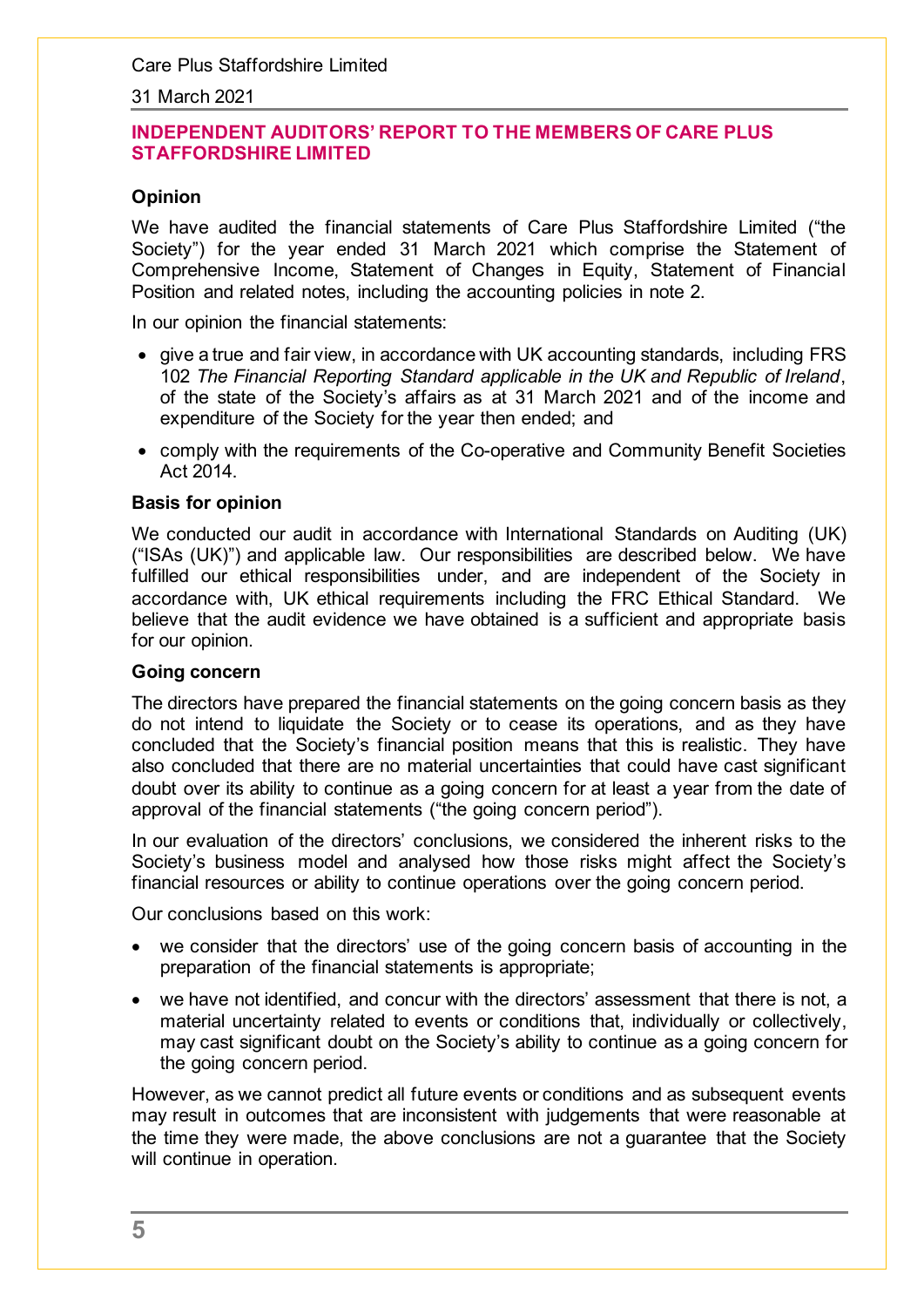31 March 2021

### **INDEPENDENT AUDITORS' REPORT TO THE MEMBERS OF CARE PLUS STAFFORDSHIRE LIMITED (continued)**

### **Fraud and breaches of laws and regulations – ability to detect**

*Identifying and responding to risks of material misstatement due to fraud*

To identify risks of material misstatement due to fraud ("fraud risks") we assessed events or conditions that could indicate an incentive or pressure to commit fraud or provide an opportunity to commit fraud. Our risk assessment procedures included:

- Enquiring of directors, the audit and risk committee as to the Society's high-level policies and procedures to prevent and detect fraud and the Society's channel for "whistleblowing", as well as whether they have knowledge of any actual, suspected or alleged fraud.
- Reading Board and audit and risk committee minutes.
- Using analytical procedures to identify any unusual or unexpected relationships.

We communicated identified fraud risks throughout the audit team and remained alert to any indications of fraud throughout the audit.

As required by auditing standards, we perform procedures to address the risk of management override of controls, in particular the risk that Society management may be in a position to make inappropriate accounting entries. On this audit we do not believe there is a fraud risk related to revenue recognition because revenue is derived from intercompany transactions or external revenue derived from routine charges with limited management incentive and opportunity to fraudulently recognise revenue.

We did not identify any additional fraud risks.

We performed procedures including:

• Identifying journal entries to test based on risk criteria and comparing the identified entries to supporting documentation.

*Identifying and responding to risks of material misstatement due to non-compliance with laws and regulations*

We identified areas of laws and regulations that could reasonably be expected to have a material effect on the financial statements from our general commercial and sector experience, and through discussion with the directors (as required by auditing standards), and discussed with the directors the policies and procedures regarding compliance with laws and regulations.

We communicated identified laws and regulations throughout our team and remained alert to any indications of non-compliance throughout the audit.

The potential effect of these laws and regulations on the financial statements varies considerably.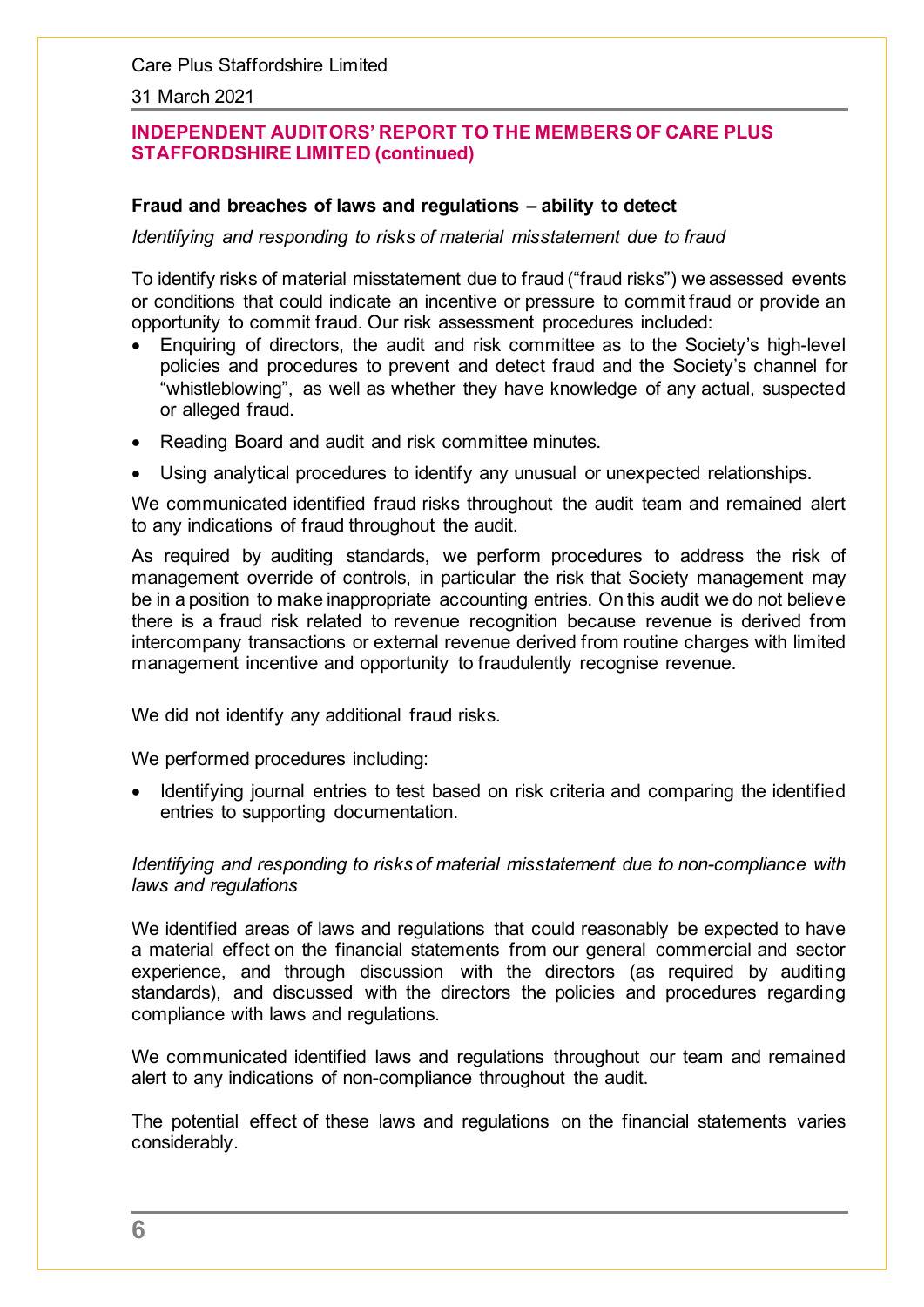31 March 2021

### **INDEPENDENT AUDITORS' REPORT TO THE MEMBERS OF CARE PLUS STAFFORDSHIRE LIMITED (continued)**

Firstly, the Society is subject to laws and regulations that directly affect the financial statements including financial reporting legislation (including related companies legislation) and taxation legislation and we assessed the extent of compliance with these laws and regulations as part of our procedures on the related financial statement items.

Secondly, the Society is subject to many other laws and regulations where the consequences of non-compliance could have a material effect on amounts or disclosures in the financial statements, for instance through the imposition of fines or litigation. We identified the following areas as those most likely to have such an effect: health and safety, anti-bribery, employment law and certain aspects of Society legislation recognising the nature of the Society's activities and its legal form. Auditing standards limit the required audit procedures to identify non-compliance with these laws and regulations to enquiry of the directors and inspection of regulatory and legal correspondence, if any. Therefore if a breach of operational regulations is not disclosed to us or evident from relevant correspondence, an audit will not detect that breach.

### *Context of the ability of the audit to detect fraud or breaches of law or regulation*

Owing to the inherent limitations of an audit, there is an unavoidable risk that we may not have detected some material misstatements in the financial statements, even though we have properly planned and performed our audit in accordance with auditing standards. For example, the further removed non-compliance with laws and regulations is from the events and transactions reflected in the financial statements, the less likely the inherently limited procedures required by auditing standards would identify it.

In addition, as with any audit, there remained a higher risk of non-detection of fraud, as these may involve collusion, forgery, intentional omissions, misrepresentations, or the override of internal controls. Our audit procedures are designed to detect material misstatement. We are not responsible for preventing non-compliance or fraud and cannot be expected to detect non-compliance with all laws and regulations.

### **Other information**

The directors are responsible for the other information, which comprises Report of the Board. Our opinion on the financial statements does not cover the other information and, accordingly, we do not express an audit opinion or any form of assurance conclusion thereon.

Our responsibility is to read the other information and, in doing so, consider whether, based on our financial statements audit work, the information therein is materially misstated or inconsistent with the financial statements or our audit knowledge. Based solely on that work, we have not identified material misstatements in the other information.

### **Matters on which we are required to report by exception**

Under the Co-operative and Community Benefit Societies Act 2014 we are required to report to you if, in our opinion: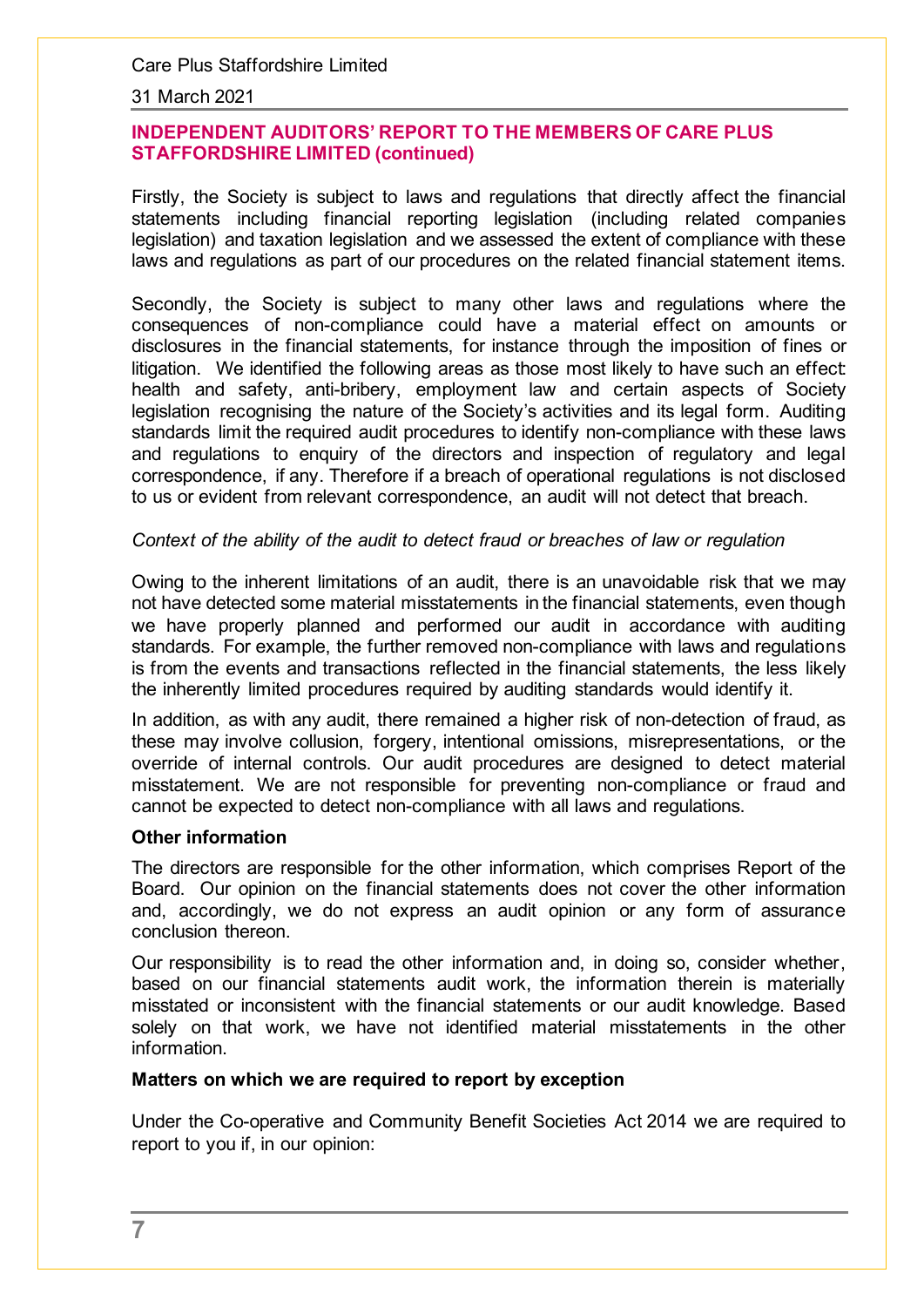31 March 2021

### **INDEPENDENT AUDITORS' REPORT TO THE MEMBERS OF CARE PLUS STAFFORDSHIRE LIMITED (continued)**

- the Society has not kept proper books of account; or
- the Society has not maintained a satisfactory system of control over its transactions; or
- the financial statements are not in agreement with the Society's books of account; or
- we have not received all the information and explanations we need for our audit.

We have nothing to report in these respects.

### **Directors' responsibilities**

As explained more fully in their statement set out on pages 3 and 4 the Society's directors are responsible for: the preparation of financial statements which give a true and fair view; such internal control as they determine is necessary to enable the preparation of financial statements that are free from material misstatement, whether due to fraud or error; assessing the Society's ability to continue as a going concern, disclosing, as applicable, matters related to going concern; and using the going concern basis of accounting unless they either intend to liquidate the Society or to cease operations, or have no realistic alternative but to do so.

### **Auditor's responsibilities**

Our objectives are to obtain reasonable assurance about whether the financial statements as a whole are free from material misstatement, whether due to fraud or error, and to issue our opinion in an auditor's report. Reasonable assurance is a high level of assurance, but does not guarantee that an audit conducted in accordance with ISAs (UK) will always detect a material misstatement when it exists. Misstatements can arise from fraud or error and are considered material if, individually or in aggregate, they could reasonably be expected to influence the economic decisions of users taken on the basis of the financial statements.

A fuller description of our responsibilities is provided on the FRC's website at [www.frc.org.uk/auditorsresponsibilities.](http://www.frc.org.uk/auditorsresponsibilities) 

### **The purpose of our audit work and to whom we owe our responsibilities**

This report is made solely to the Society in accordance with section 87 of the Cooperative and Community Benefit Societies Act 2014. Our audit work has been undertaken so that we might state to the Society those matters we are required to state to it in an auditor's report and for no other purpose. To the fullest extent permitted by law, we do not accept or assume responsibility to anyone other than the Society for our audit work, for this report, or for the opinions we have formed.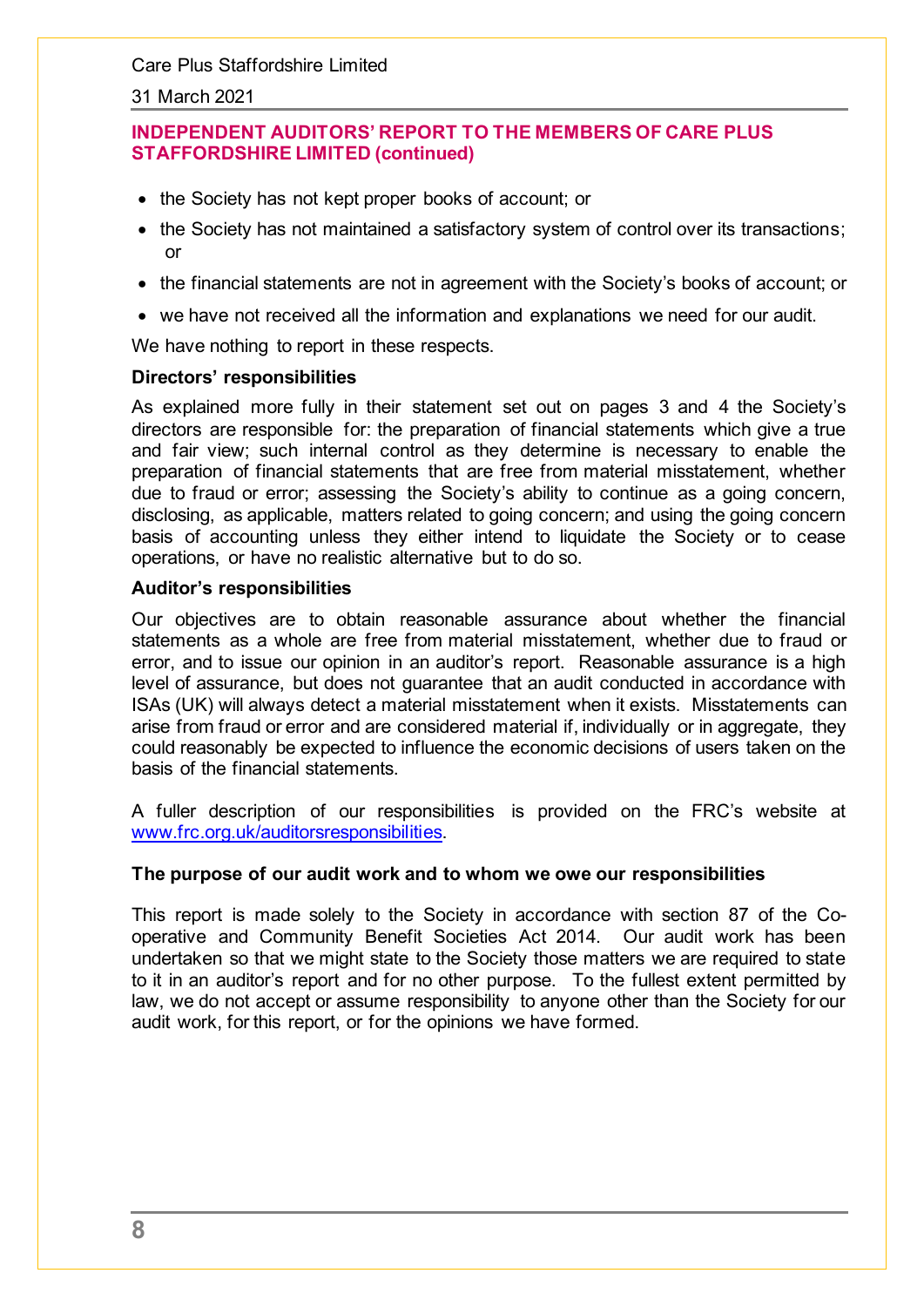31 March 2021

**INDEPENDENT AUDITORS' REPORT TO THE MEMBERS OF CARE PLUS STAFFORDSHIRE LIMITED (continued)**

Brown

# **Sarah Brown for and on behalf of KPMG LLP, Statutory Auditor**

*Chartered Accountants* 

One Snowhill Snow Hill Queensway Birmingham B4 6GH

<span id="page-10-0"></span>8 September 2021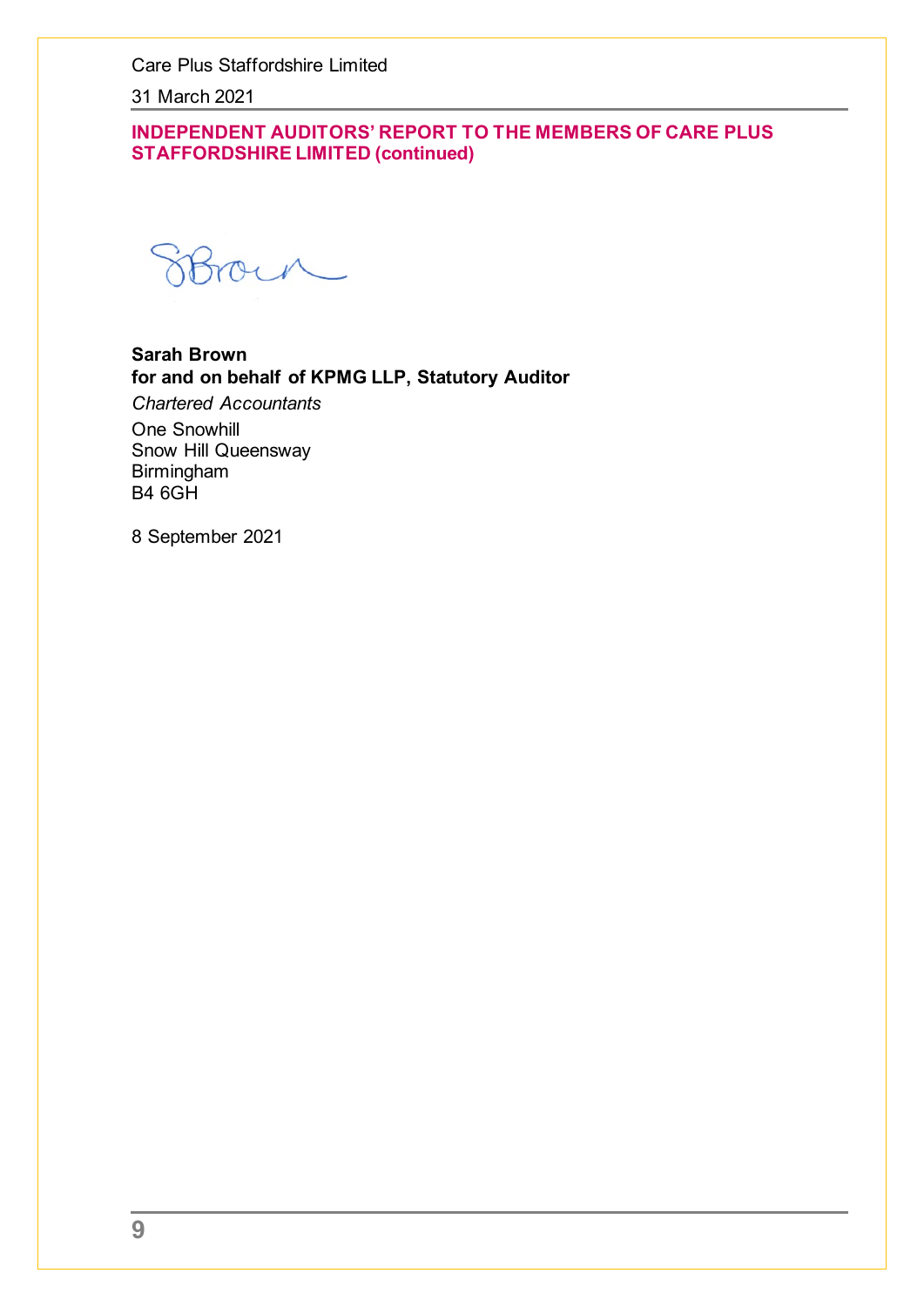### **STATEMENT OF COMPREHENSIVE INCOME for the year ended 31 March 2021**

|                                                             | <b>Note</b>    | <b>Year Ended</b><br>31 March<br>2021 | <b>Year Ended</b><br><b>31 March</b><br>2020 |
|-------------------------------------------------------------|----------------|---------------------------------------|----------------------------------------------|
| Turnover<br>Operating expenditure                           | 3<br>3         | 6,313,540<br>(6, 115, 791)            | £<br>4,911,852<br>(4,679,017)                |
| <b>Operating surplus</b>                                    |                | 197,749                               | 232,835                                      |
| Interest receivable<br>Interest payable and financing costs | 4<br>5         | 10<br>(29, 720)                       | 3,918                                        |
| Surplus on ordinary activities before<br>taxation           | 6              | 168,039                               | 236,753                                      |
| Tax on surplus on ordinary activities                       | $\overline{7}$ |                                       |                                              |
| Total comprehensive income for the year                     |                | 168,039                               | 236,753                                      |
|                                                             |                |                                       |                                              |

<span id="page-11-0"></span>The Society's operating surplus disclosed above is derived from continuing activities.

### **STATEMENT OF CHANGES IN EQUITY for the year ended 31 March 2021**

|                                                         | 2021                                  | 2020                                  |
|---------------------------------------------------------|---------------------------------------|---------------------------------------|
|                                                         | <b>Capital and</b><br><b>reserves</b> | <b>Capital and</b><br><b>reserves</b> |
|                                                         | £                                     | £                                     |
| <b>Balance at 1 April</b>                               | 977,599                               | 740,846                               |
| Total surplus from Statement of<br>Comprehensive Income | 168,039                               | 236,753                               |
| <b>Balance at 31 March</b>                              | 1,145,638                             | 977,599                               |

<span id="page-11-1"></span>The accompanying notes on pages 12 to 22 form part of these financial statements.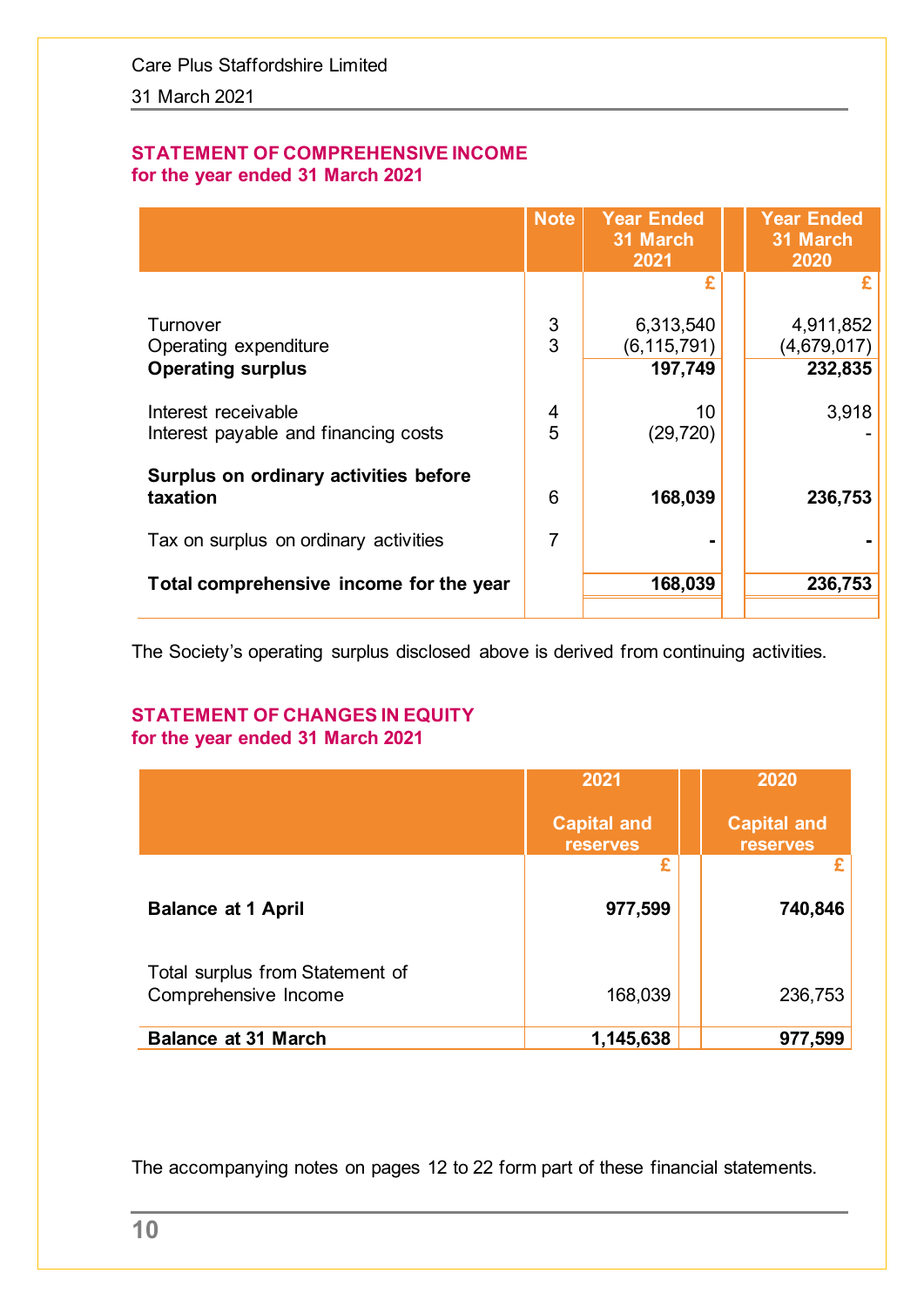31 March 2021

### **STATEMENT OF FINANCIAL POSITION as at 31 March 2021**

| <b>31 March</b><br><b>31 March</b><br>2021<br>2020<br>£<br>£<br><b>Fixed assets</b><br>10<br>Intangible assets<br>1,383,354<br>11<br>96,079<br>Tangible assets<br>1,115,339<br>2,498,693<br>96,079<br><b>Current assets</b><br>12<br>296,158<br><b>Debtors</b><br>532,400<br>768,539<br>Cash at bank and in hand<br>758,137<br>1,290,537<br>1,064,697<br><b>Creditors:</b> Amounts falling due within<br>13<br>(643, 592)<br>(183, 177)<br>one year<br>646,945<br>881,520<br><b>Net current assets</b><br>3,145,638<br>977,599<br><b>Total assets less current liabilities</b><br><b>Creditors: Amounts falling due</b><br>14<br>(2,000,000)<br>after more than one year<br>1,145,638<br><b>Total Net assets</b><br>977,599 |                             | <b>Note</b> | As at | As at |
|-----------------------------------------------------------------------------------------------------------------------------------------------------------------------------------------------------------------------------------------------------------------------------------------------------------------------------------------------------------------------------------------------------------------------------------------------------------------------------------------------------------------------------------------------------------------------------------------------------------------------------------------------------------------------------------------------------------------------------|-----------------------------|-------------|-------|-------|
|                                                                                                                                                                                                                                                                                                                                                                                                                                                                                                                                                                                                                                                                                                                             |                             |             |       |       |
|                                                                                                                                                                                                                                                                                                                                                                                                                                                                                                                                                                                                                                                                                                                             |                             |             |       |       |
|                                                                                                                                                                                                                                                                                                                                                                                                                                                                                                                                                                                                                                                                                                                             |                             |             |       |       |
|                                                                                                                                                                                                                                                                                                                                                                                                                                                                                                                                                                                                                                                                                                                             |                             |             |       |       |
|                                                                                                                                                                                                                                                                                                                                                                                                                                                                                                                                                                                                                                                                                                                             |                             |             |       |       |
|                                                                                                                                                                                                                                                                                                                                                                                                                                                                                                                                                                                                                                                                                                                             |                             |             |       |       |
|                                                                                                                                                                                                                                                                                                                                                                                                                                                                                                                                                                                                                                                                                                                             |                             |             |       |       |
|                                                                                                                                                                                                                                                                                                                                                                                                                                                                                                                                                                                                                                                                                                                             |                             |             |       |       |
|                                                                                                                                                                                                                                                                                                                                                                                                                                                                                                                                                                                                                                                                                                                             |                             |             |       |       |
|                                                                                                                                                                                                                                                                                                                                                                                                                                                                                                                                                                                                                                                                                                                             |                             |             |       |       |
|                                                                                                                                                                                                                                                                                                                                                                                                                                                                                                                                                                                                                                                                                                                             |                             |             |       |       |
|                                                                                                                                                                                                                                                                                                                                                                                                                                                                                                                                                                                                                                                                                                                             |                             |             |       |       |
|                                                                                                                                                                                                                                                                                                                                                                                                                                                                                                                                                                                                                                                                                                                             |                             |             |       |       |
|                                                                                                                                                                                                                                                                                                                                                                                                                                                                                                                                                                                                                                                                                                                             |                             |             |       |       |
|                                                                                                                                                                                                                                                                                                                                                                                                                                                                                                                                                                                                                                                                                                                             |                             |             |       |       |
|                                                                                                                                                                                                                                                                                                                                                                                                                                                                                                                                                                                                                                                                                                                             |                             |             |       |       |
|                                                                                                                                                                                                                                                                                                                                                                                                                                                                                                                                                                                                                                                                                                                             |                             |             |       |       |
|                                                                                                                                                                                                                                                                                                                                                                                                                                                                                                                                                                                                                                                                                                                             |                             |             |       |       |
|                                                                                                                                                                                                                                                                                                                                                                                                                                                                                                                                                                                                                                                                                                                             |                             |             |       |       |
|                                                                                                                                                                                                                                                                                                                                                                                                                                                                                                                                                                                                                                                                                                                             |                             |             |       |       |
|                                                                                                                                                                                                                                                                                                                                                                                                                                                                                                                                                                                                                                                                                                                             |                             |             |       |       |
|                                                                                                                                                                                                                                                                                                                                                                                                                                                                                                                                                                                                                                                                                                                             |                             |             |       |       |
|                                                                                                                                                                                                                                                                                                                                                                                                                                                                                                                                                                                                                                                                                                                             |                             |             |       |       |
|                                                                                                                                                                                                                                                                                                                                                                                                                                                                                                                                                                                                                                                                                                                             |                             |             |       |       |
|                                                                                                                                                                                                                                                                                                                                                                                                                                                                                                                                                                                                                                                                                                                             |                             |             |       |       |
|                                                                                                                                                                                                                                                                                                                                                                                                                                                                                                                                                                                                                                                                                                                             |                             |             |       |       |
|                                                                                                                                                                                                                                                                                                                                                                                                                                                                                                                                                                                                                                                                                                                             | <b>Capital and reserves</b> |             |       |       |
| 1,145,638<br>977,599<br>Income and expenditure reserve                                                                                                                                                                                                                                                                                                                                                                                                                                                                                                                                                                                                                                                                      |                             |             |       |       |
| 1,145,638<br>977,599                                                                                                                                                                                                                                                                                                                                                                                                                                                                                                                                                                                                                                                                                                        |                             |             |       |       |

The accompanying notes on pages 12 to 22 form part of these financial statements.

The financial statements were approved by the Board and authorised for issue on 21 July 2021 and are signed on its behalf by:

'ae

<span id="page-12-0"></span>

hene

**G Betts I Molyneux Company Secretary** 

**S Boden Board Member**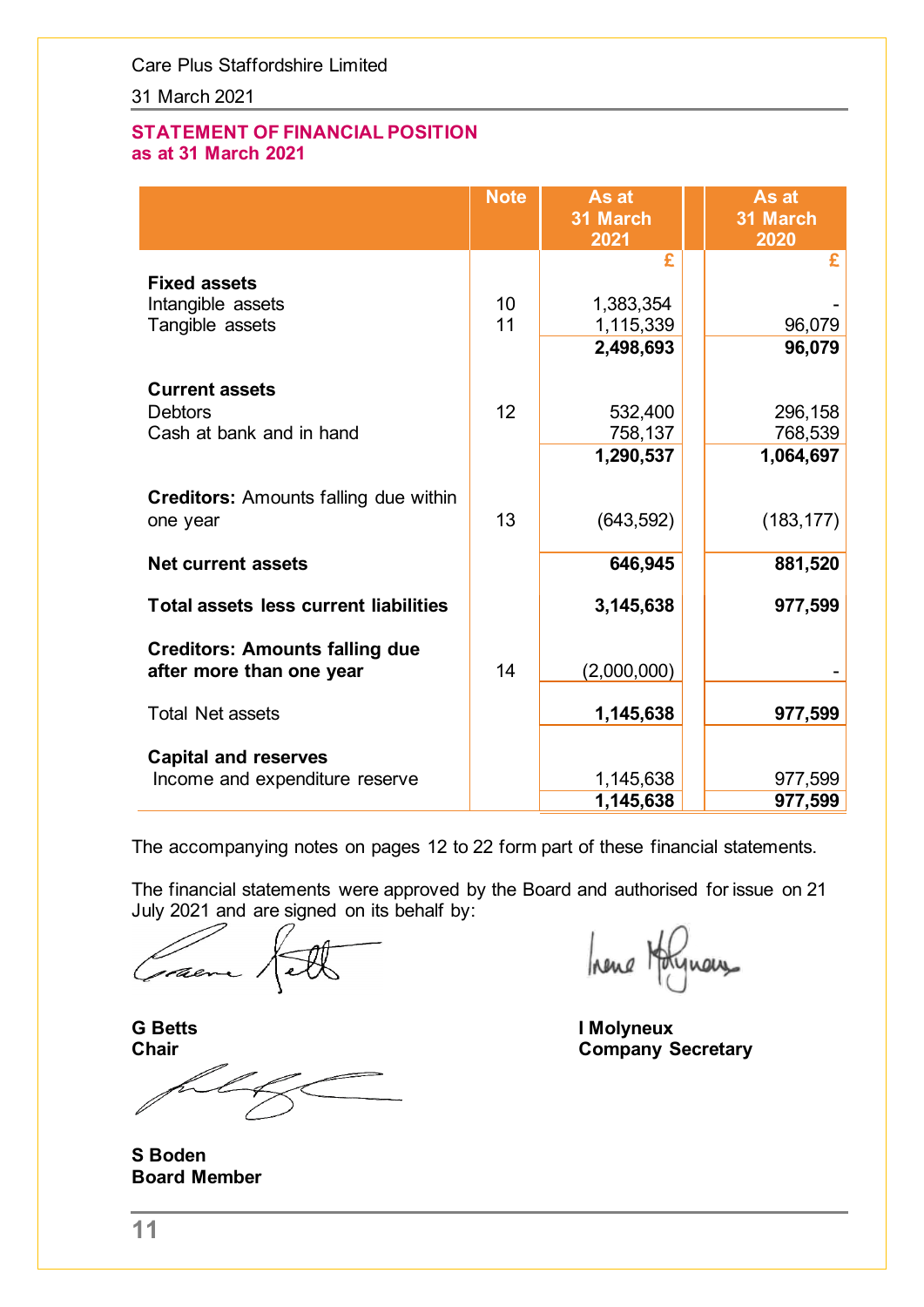31 March 2021

### **Board Member NOTES TO THE FINANCIAL STATEMENTS**

### **1. Legal status**

Care Plus is an exempt charity registered under the Co-operative and Community Benefit Societies Act 2014 (30948R), and it is also registered with Care Quality Commission (CQC) under Care Standards Act 2000 from the 16th April 2010 (2000032662). It is a public benefit entity as defined by FRS102.

### **2. Accounting policies**

### **a) Basis of accounting**

The accounts have been prepared in accordance with applicable accounting standards under the historical cost accounting rules and on a going concern basis.

The ongoing impact of the Covid 19 outbreak has been considered by the Directors. Care Plus's main customers remain the landlords within Housing Plus, its ultimate parent, and it is therefore an integral part of the group's activity and 30 year business plan. As such, the Board is confident that demand will continue and that is has the continued support of the group.

The financial statements have been prepared on a going concern basis which the directors consider to be appropriate for the following reasons.

The directors have prepared cash flow forecasts for a period of 56 months from the date of approval of these financial statements which indicate that, taking account of reasonably possible downsides, the company will have sufficient funds, through funding from its fellow subsidiary company, South Staffordshire Housing Association Limited to meet its liabilities as they fall due for that period.

Those forecasts are dependent on the company's fellow subsidiary company, South Staffordshire Housing Association Limited not seeking repayment of the amounts currently due to the group, which at 31 March 2021 amounted to £2m. South Staffordshire Housing Association Limited has indicated that it does not intend to seek repayment of these amounts for the period covered by the forecasts. As with any company placing reliance on other group entities for financial support, the directors acknowledge that there can be no certainty that this support will continue although, at the date of approval of these financial statements, they have no reason to believe that it will not do so.

Consequently, the directors are confident that the company will have sufficient funds to continue to meet its liabilities as they fall due for at least 56 months from the date of approval of the financial statements and therefore have prepared the financial statements on a going concern basis.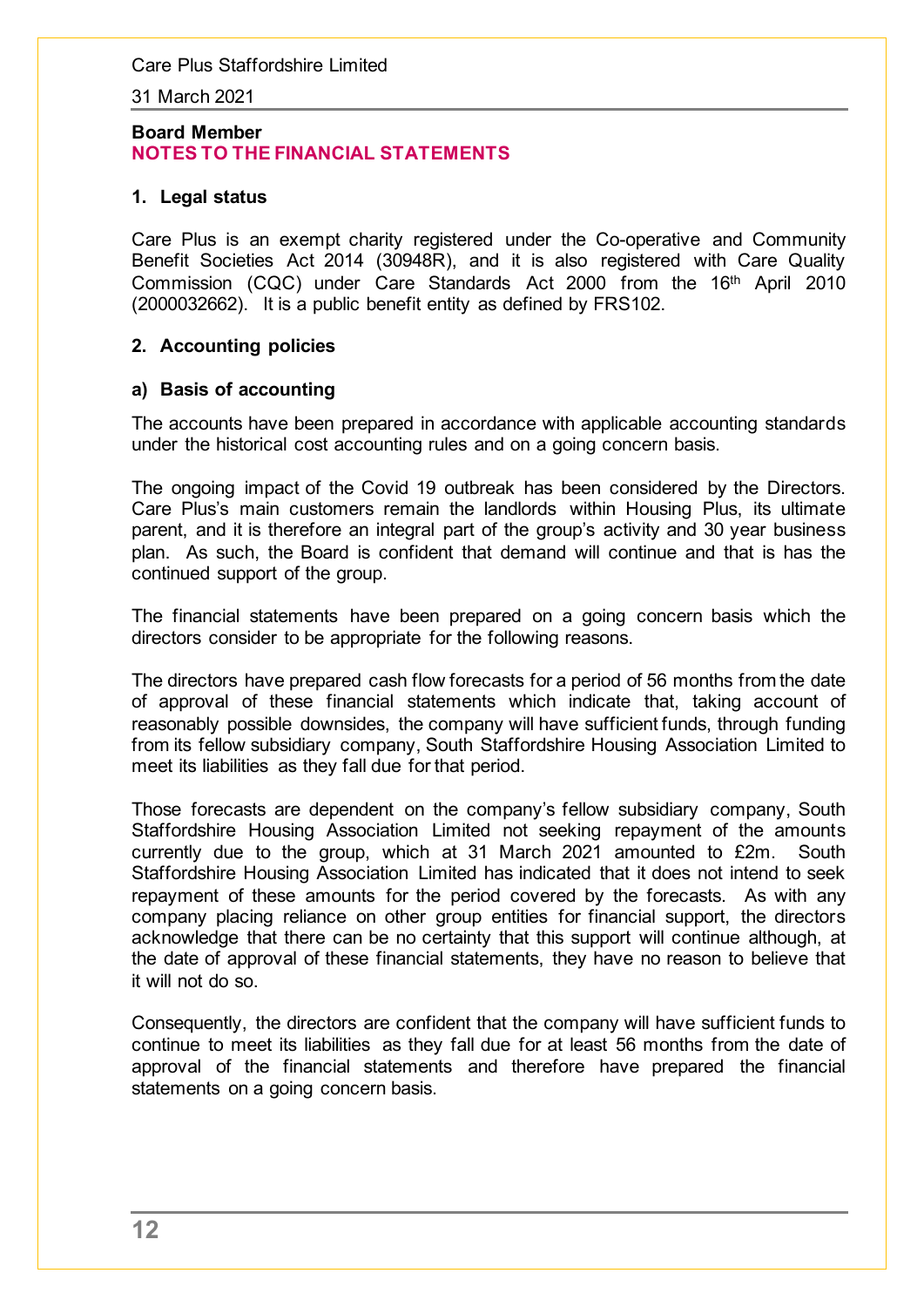### **NOTES TO THE FINANCIAL STATEMENTS (continued)**

### **b) FRS 102 exemptions**

The charity is a wholly owned subsidiary. In preparing separate financials statements the Association has taken advantage of the disclosure exemption in FRS 102 and has not prepared a cash flow statement

A summary of the key accounting policies, which have been applied consistently, is set out below.

### **c) Turnover**

Turnover represents income from care services and intra-group services. Turnover in the financial statements notes are analysed to identify social housing activities and non social housing activities.

Revenue grants are receivable when the conditions for receipt of agreed grant funding have been met and receipt is probable. Income from charges for support services, service charges and care services are recognised when the service has been performed and expenditure incurred.

### **d) Value Added Tax (VAT)**

The Society's main income stream, being care income, is exempt for value added tax (VAT) purposes. The financial statements include VAT to the extent that it is suffered by the company and not recoverable from HM Revenue and Customs (HMRC).The company is able to reclaim VAT in line with a Partial Exemption Special Method agreed with HMRC.

VAT reclaimed under the partial exemption method is calculated using a sectorised approach, allowing the different activities of the company to be assessed separately for recovery based on the VAT treatment of the supply.

The balance of VAT payable to or recoverable at the year-end is included in the financial statements as a current liability or asset.

### **e) Pensions**

The Society participates in the National Employment Savings Trust defined contribution scheme. The assets of the Fund are kept separately from those of the Society.

### **f) Cash and cash equivalents**

Cash and cash equivalents consists of cash at bank, cash in hand, deposits and short term investments with an original maturity of three months or less.

### **g) Property, plant and equipment (PPE) and depreciation**

These are stated at cost less accumulated depreciation. The cost includes costs of acquiring assets and other directly attributable costs.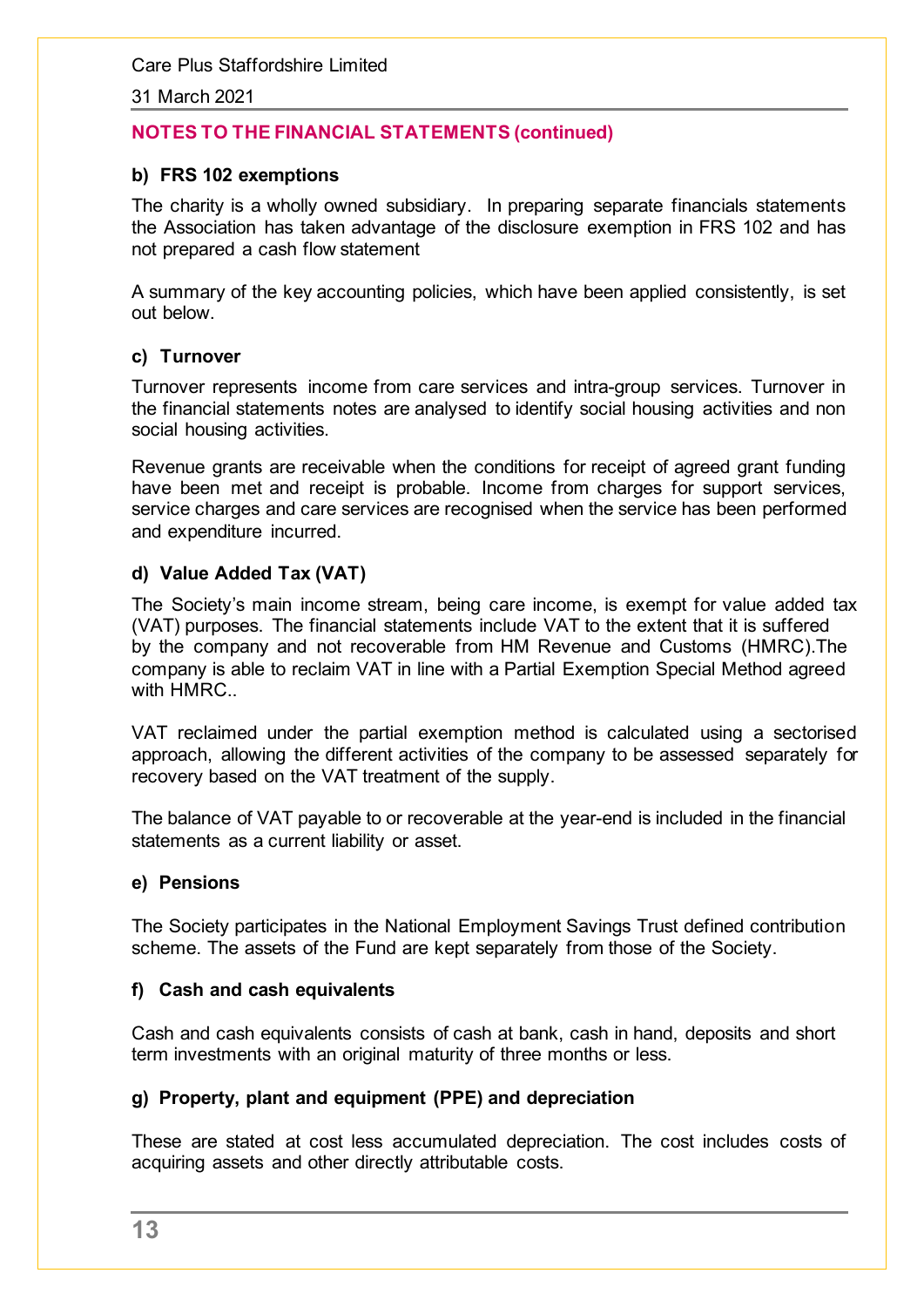### **NOTES TO THE FINANCIAL STATEMENTS (continued)**

Property, plant and equipment is depreciated on a straight-line basis over the useful economic life of the asset as follows:

| Office structure                 | 60 years |
|----------------------------------|----------|
| Care Home                        | 60 years |
| Furniture & Equipment            | 5 years  |
| Photocopiers                     | 3 years  |
| <b>IT Mainframe</b>              | 4 years  |
| PCs and other                    | 2 years  |
| Software Warranties and Licences | 4 years  |

### **h) Accounting for grants**

Grants are receivable from local authorities and other organisations. Any grants received in respect of revenue expenditure are recognised in the Statement of Comprehensive Income when entitlement and performance conditions are met.

### **i) Goodwill**

Goodwill represents the excess of the cost of a business combination over the fair value of the net identifiable assets at the date of acquisition.

Housing Plus Group recognises intangible assets from goodwill if the intangible meets all of the following three criteria:

- meets the recognition criteria per FRS 102.18.4; and
- are separable; and
- arise from contractual or other legal rights.

Goodwill on acquisitions is included in 'intangible assets' and is carried at cost less accumulated amortisation and accumulated impairment losses.

Goodwill is amortised on a straight line basis over its useful life. Goodwill has no residual value. The finite useful life of goodwill is estimated to be in line with any financing made available to acquire the business or business combination. The estimated useful lives are as follows:

• The Sandford Care Home – 4.5 years

The Company reviews the amortisation period and method when events and circumstances indicate that the useful life may have changed since the last reporting date.

Goodwill and other intangible assets are tested for impairment in accordance with FRS 102 Section 27 Impairment of assets when there is an indication that goodwill or an intangible asset may be impaired.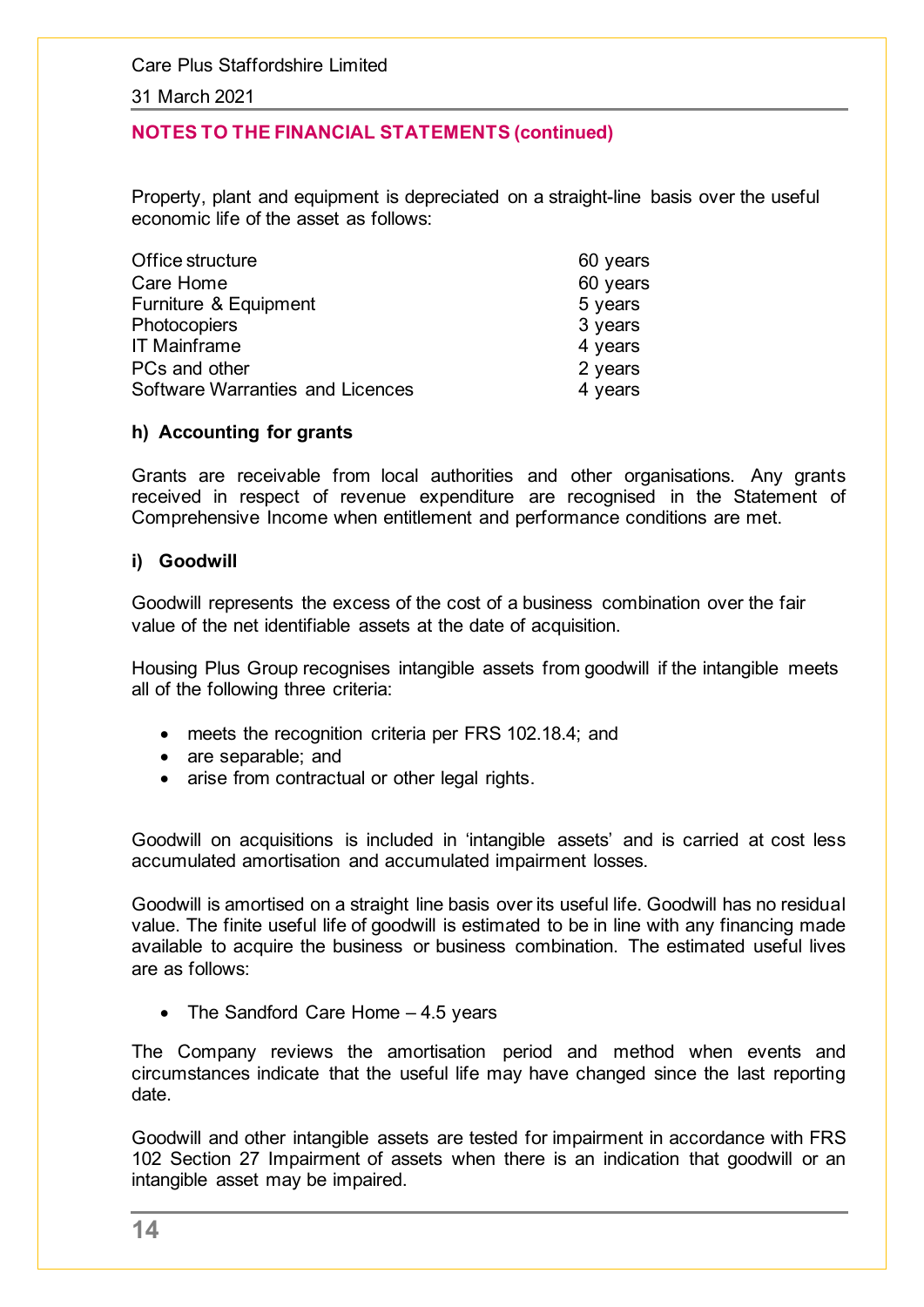### **NOTES TO THE FINANCIAL STATEMENTS (continued)**

### **j) Financial instruments**

A financial instrument is a contract that gives rise to a financial asset of one entity and a financial liability of another entity. The Society accounts for its financial instruments using sections 11 'Basic Financial Instruments' and 12 'Other Financial Instruments Issues' of FRS102.

Basic financial instruments are initially recognised at transaction price and in subsequent years at amortised cost. Financial instruments that do not meet the criteria of basic financial instruments are initially recognised at fair value and in subsequent years are measured at fair value at the end of each reporting period with any changes in fair value being recognised in the Statement of Comprehensive Income.

Financial assets are derecognised when the rights to the cash flows from the asset expire or are settled. Financial liabilities are derecognised when the obligation is discharged, cancelled or expired. Any difference between the consideration paid or received and the amounts derecognised are recognised in the Statement of Comprehensive Income.

The Society's financial instruments are all currently classified as basic.

### **k) Taxation**

The Society is an exempt charity and thus it is exempt from taxation and gains falling within Chapter 3 of Part II to the Corporation Tax Act 2010 or section 256 Taxation of Chargeable Gains Act 1992 to the extent that these are applied to its charitable objects.

### **l) Cashflow**

A cash flow statement is not included in these financial statements because the Society is a wholly controlled subsidiary of The Housing Plus Group Limited. The cash flows of the Society are included in the consolidated cash flow statement of Housing Plus which is publicly available.

The Society has taken advantage of the exemption as set out in paragraph 1.12(b) of FRS102.

### **m) Key estimates and judgements**

The preparation of the financial statements requires the use of certain accounting estimates and judgements concerning the future. The fair value of the company's care home is estimated at £0.94m and associated goodwill of £1.38m. The business was originally purchased in October 2020 for £2.5m, with the structure being depreciated over 60 years and the goodwill amortising over the life of the intra-group loan of 4.5 years. There are no other estimates or assumptions that have a significant risk of causing a material adjustment to the carrying amounts of assets and liabilities within the next financial year.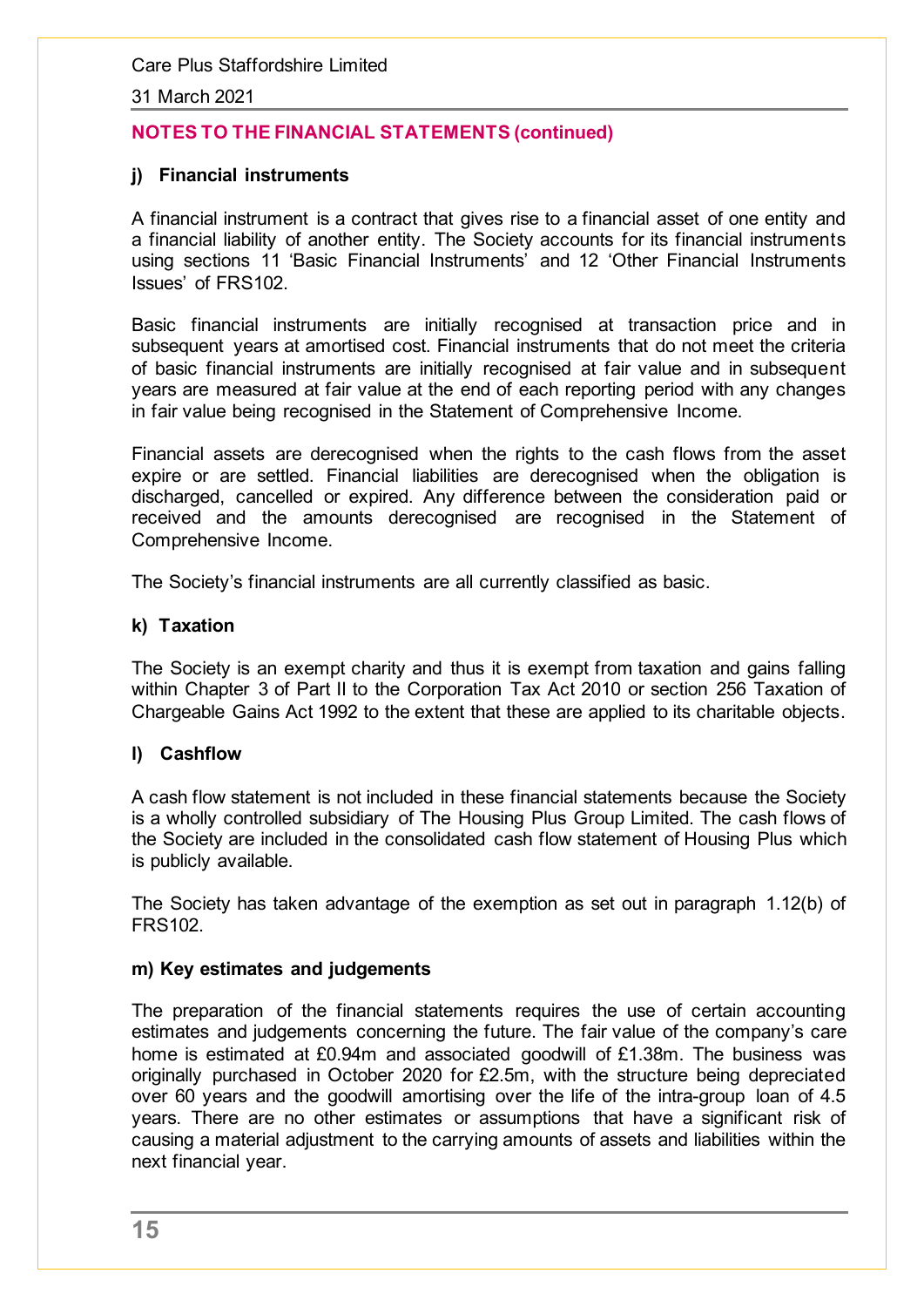31 March 2021

# **NOTES TO THE FINANCIAL STATEMENTS (continued)**

# **3. Turnover, operating expenditure and operating surplus**

|                                       | <b>Year Ended</b><br>31 March<br>2021 | <b>Year Ended</b><br>31 March<br>2020 |
|---------------------------------------|---------------------------------------|---------------------------------------|
|                                       | £                                     | £                                     |
| Income and expenditure                |                                       |                                       |
| <b>External activities</b>            | 3,341,707                             | 2,217,441                             |
| Intra group<br>Other income           | 2,813,031                             | 2,694,411                             |
| <b>Turnover</b>                       | 158,802<br>6,313,540                  | 4,911,852                             |
|                                       |                                       |                                       |
| <b>External activities</b>            | (3,459,348)                           | (2,218,342)                           |
| Group activities                      | (1,836,923)                           | (1,936,850)                           |
| Other activities                      | (120, 457)                            | (73, 299)                             |
| Charges for supported services        | (526, 339)                            | (450, 415)                            |
| Depreciation                          | (6,078)                               | (111)                                 |
| Goodwill amortisation                 | (166, 646)                            |                                       |
| <b>Operating expenditure</b>          | (6, 115, 791)                         | (4,679,017)                           |
| <b>Operating surplus</b>              | 197,749                               | 232,835                               |
| 4. Interest receivable                |                                       |                                       |
|                                       | <b>Year Ended</b>                     | <b>Year Ended</b>                     |
|                                       | 31 March                              | 31 March                              |
|                                       | 2021                                  | 2020                                  |
|                                       | £                                     | £                                     |
| Interest receivable                   | 10                                    |                                       |
| 5. Interest payable                   |                                       |                                       |
|                                       | <b>Year Ended</b>                     | <b>Year Ended</b>                     |
|                                       | 31 March                              | 31 March                              |
|                                       | 2021                                  | 2020                                  |
|                                       | £                                     | £                                     |
| Interest payable on Intra Group loans | 29,720                                |                                       |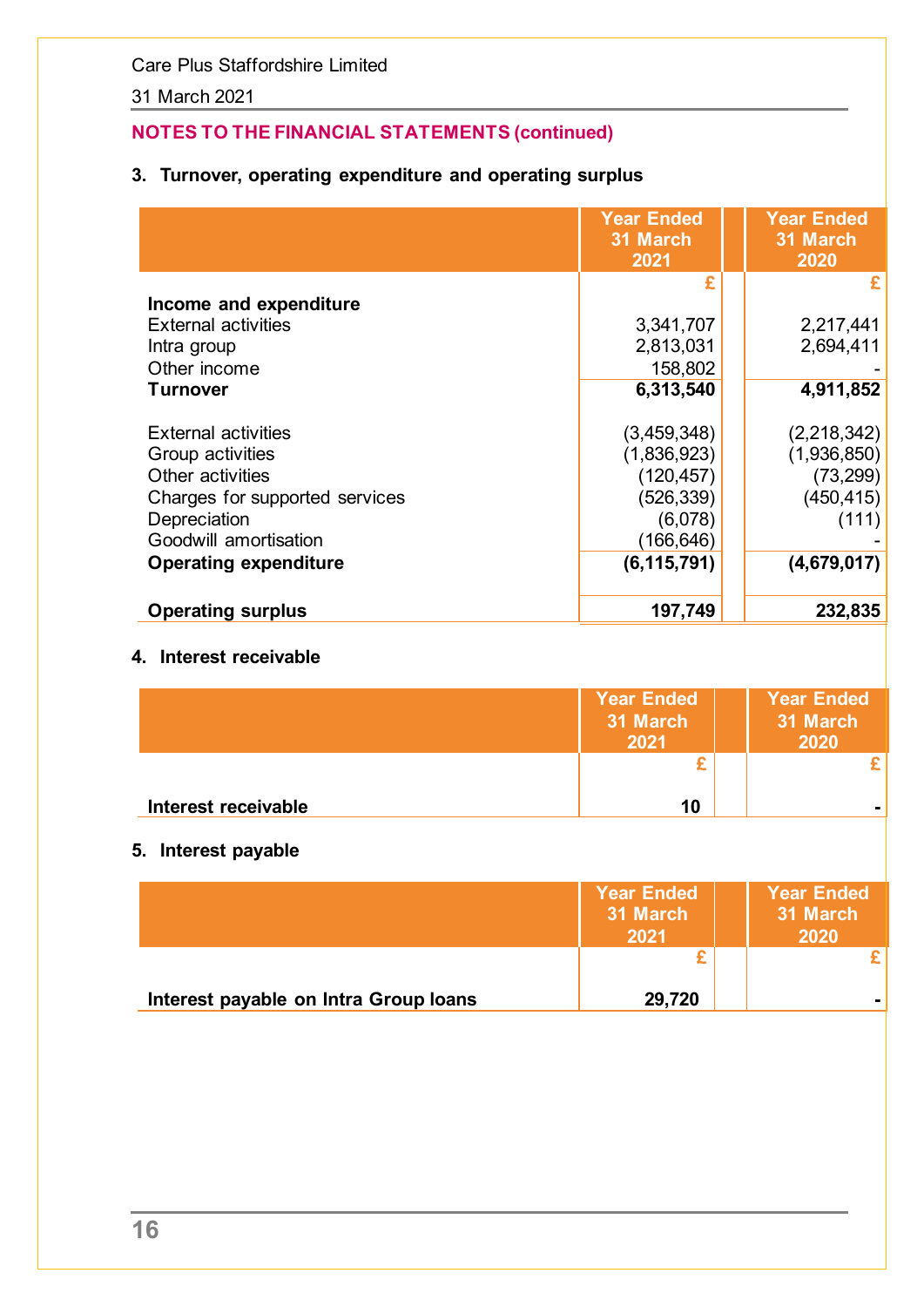31 March 2021

### **NOTES TO THE FINANCIAL STATEMENTS (continued)**

### **6. Surplus on ordinary activities before taxation**

| This is arrived at after charging:             | <b>Year Ended</b><br>31 March<br>2021 | <b>Year Ended</b><br>31 March<br>2020 |
|------------------------------------------------|---------------------------------------|---------------------------------------|
|                                                |                                       |                                       |
| Depreciation:                                  |                                       |                                       |
| Tangible assets                                | 6,078                                 | 111                                   |
| Amortisation of goodwill                       | 166,646                               |                                       |
| <b>Auditors' remuneration</b>                  |                                       |                                       |
| (incl. expenses, excl. VAT):                   |                                       |                                       |
| Fees for the audit of the financial statements | 9.000                                 | 6.424                                 |

### **7. Tax on surplus on ordinary activities**

The Society is an exempt charity. There is no corporate tax charge for the year (2020: nil)

### **8. Employees**

The average number of persons employed during the year was:

|                                                                             | <b>Year Ended</b><br>31 March<br>2021 | <b>Year Ended</b><br>31 March<br>2020 |
|-----------------------------------------------------------------------------|---------------------------------------|---------------------------------------|
|                                                                             | <b>Number</b>                         | <b>Number</b>                         |
| Administration and management<br>(paid monthly)<br>Housing support and care | 68                                    | 53                                    |
| (wardens, caretakers, cleaners)                                             | 166                                   | 142 <sub>1</sub>                      |
| <b>Total</b>                                                                | 235                                   | 195                                   |

The average number of persons employed during the year expressed as full-time equivalents (37.5 hours) was:

|                                                                             | <b>Year Ended</b><br>31 March<br>2021 | <b>Year Ended</b><br>31 March<br>2020 |
|-----------------------------------------------------------------------------|---------------------------------------|---------------------------------------|
|                                                                             | <b>Number</b>                         | <b>Number</b>                         |
| Administration and management<br>(paid monthly)<br>Housing support and care | 50                                    | 39                                    |
| (wardens, caretakers, cleaners)                                             | 114                                   | 88                                    |
| <b>Total</b>                                                                | 164                                   |                                       |

2021 include the transfer of employees following the acquisition of The Sandford.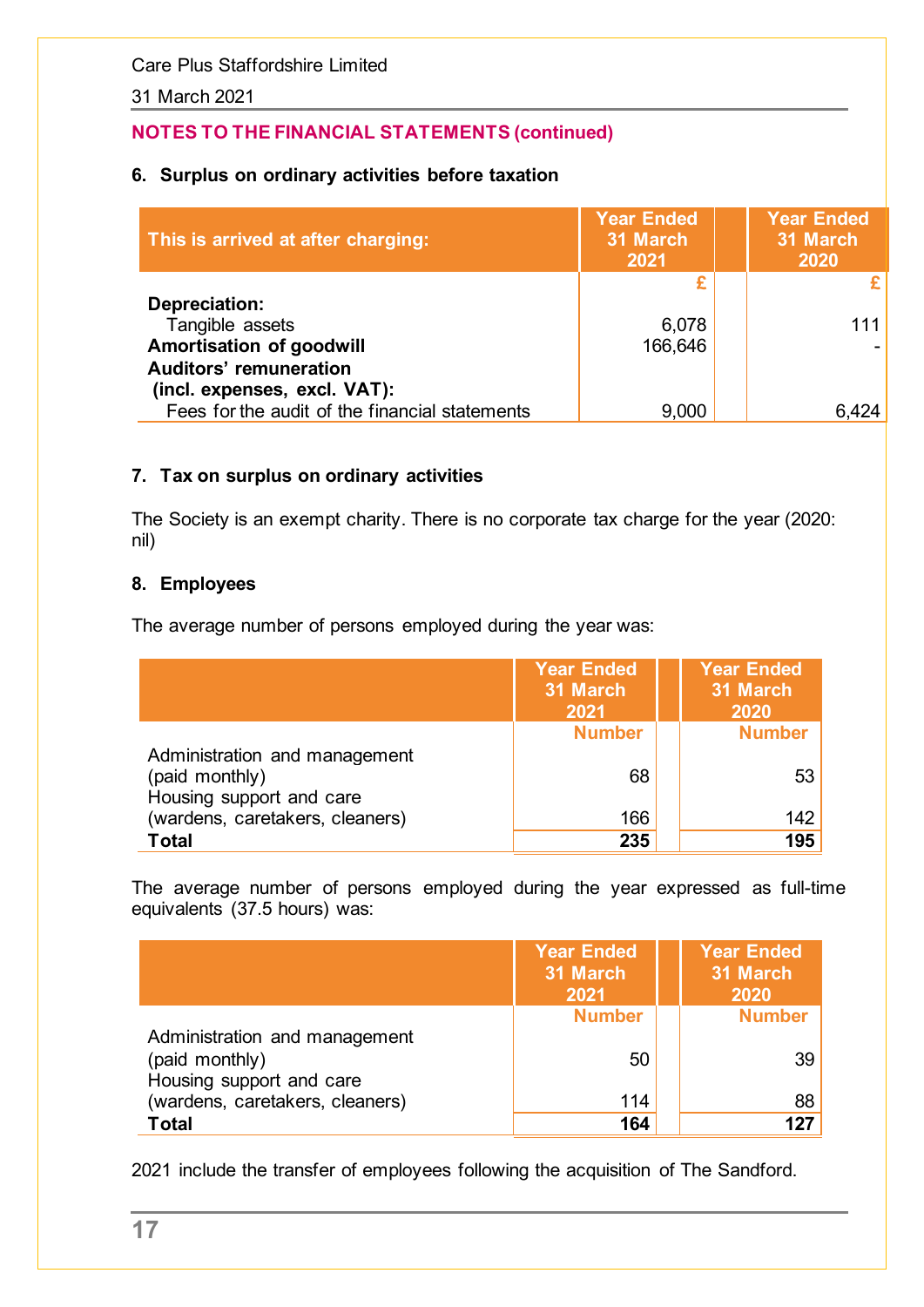# **NOTES TO THE FINANCIAL STATEMENTS (continued)**

### **Employee costs:**

|                       | <b>Year Ended</b><br>31 March<br>2021 | <b>Year Ended</b><br>31 March<br>2020 |
|-----------------------|---------------------------------------|---------------------------------------|
|                       | £                                     |                                       |
| Wages and salaries    | 3,658,895                             | 3,239,876                             |
| Social security costs | 183,996                               | 141,033                               |
| Other pension costs   | 76,107                                | 69,075                                |
| <b>T</b> otal         | 3,919,998                             | 3,449,984                             |

There was one staff member earning £60,000 - £70,000 (2020:nil).

### **9. Directors' emoluments**

The Executive Directors did not receive any emoluments in respect of their services to the Society (2020: £nil) and none of the Executive Directors were a member of the Society's pension scheme (2020: none).

### **10. Intangible assets - Goodwill**

|                         | <b>Goodwill</b> |
|-------------------------|-----------------|
|                         | £               |
| <b>COST</b>             |                 |
| At 1 April 2020         |                 |
| Additions               | 1,550,000       |
| <b>At 31 March 2021</b> | 1,550,000       |
|                         |                 |
| <b>Accumulated</b>      |                 |
| amortisation            |                 |
| At 1 April 2020         |                 |
| Amortisation charge     |                 |
| for year                | (166, 646)      |
| <b>At 31 March 2021</b> | (166, 646)      |
|                         |                 |
| Net book value          |                 |
| At 31 March 2021        | 1,383,354       |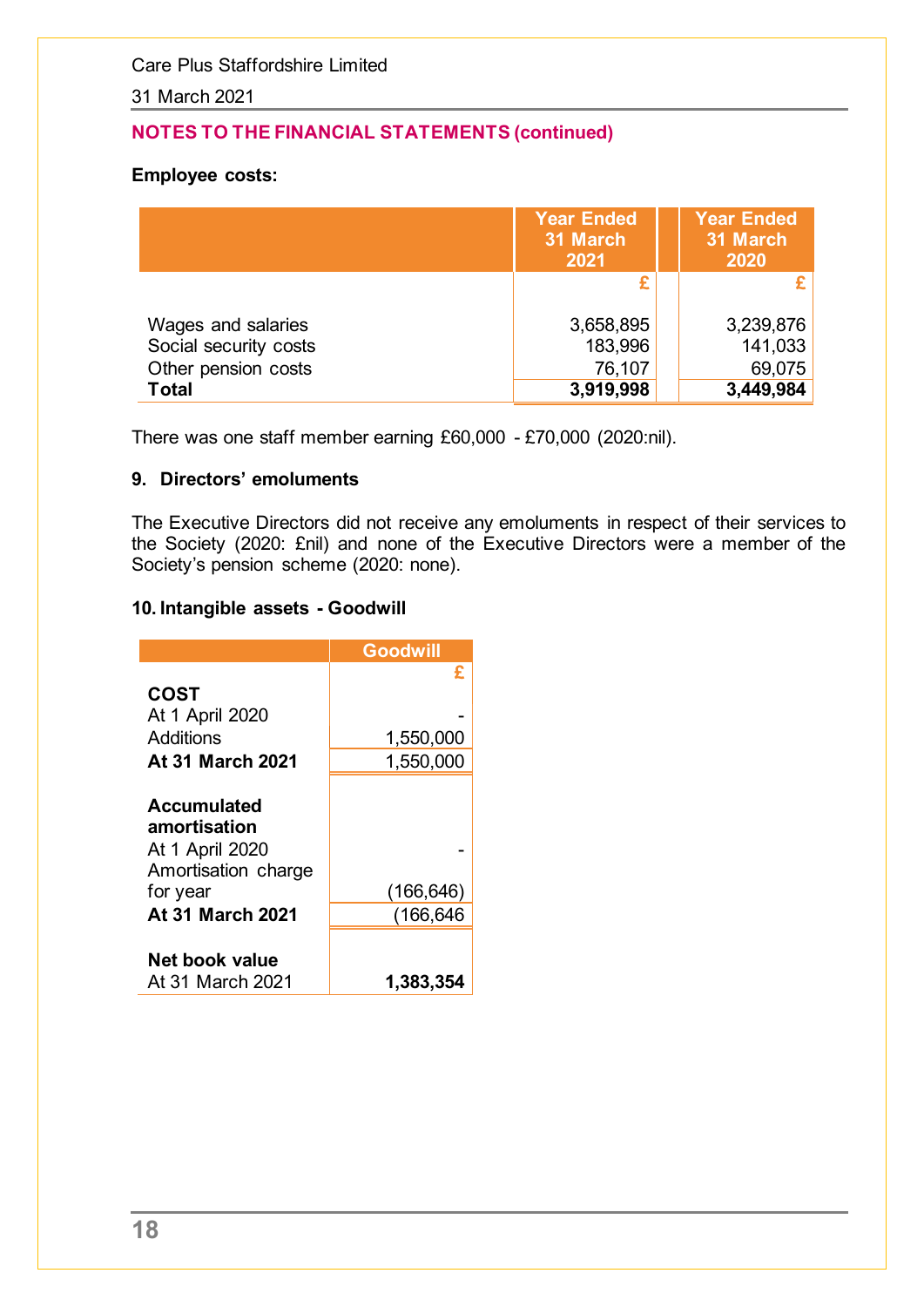31 March 2021

# **NOTES TO THE FINANCIAL STATEMENTS (continued)**

# **11. Property, plant and equipment**

| <b>Furniture &amp;</b> | <b>Computer</b><br><b>Equipment &amp;</b> |                   | Land &          | <b>Total</b>                                                                     |
|------------------------|-------------------------------------------|-------------------|-----------------|----------------------------------------------------------------------------------|
|                        |                                           |                   | £               | £                                                                                |
| 2,579                  | 22,552                                    | 740               | 96,079          | 121,950<br>1,025,338                                                             |
| 2,579                  | 22,552                                    | 740               | 1,121,417       | 1,147,288                                                                        |
|                        |                                           |                   |                 |                                                                                  |
| (2,579)                | (22, 552)                                 | (740)             |                 | (25, 871)                                                                        |
|                        |                                           |                   | (6,078)         | (6,078)                                                                          |
| (2,579)                | (22, 552)                                 | (740)             | (6,078)         | (31, 949)                                                                        |
|                        |                                           |                   |                 |                                                                                  |
|                        |                                           |                   |                 | 1,115,339<br>96,079                                                              |
|                        | <b>Equipment</b>                          | <b>Telephones</b> | <b>Software</b> | Year ended 31 March 2021<br><b>Buildings</b><br>1,025,338<br>1,115,339<br>96,079 |

### **12. Debtors**

|                                                                                                              | As at<br>31 March<br>2021              | As at<br>31 March<br>2020            |
|--------------------------------------------------------------------------------------------------------------|----------------------------------------|--------------------------------------|
| Amount falling due within one year<br>Trade debtors<br>Less: Provision for bad and doubtful debts            | £<br>336,708<br>(39, 726)<br>296,982   | 70,811<br>(6,011)<br>64,800          |
| Amounts due from group undertakings<br>Other debtors<br>Prepayments & accrued Income<br><b>Total debtors</b> | 52,619<br>162,986<br>19,813<br>532,400 | 105,953<br>124,833<br>572<br>296,158 |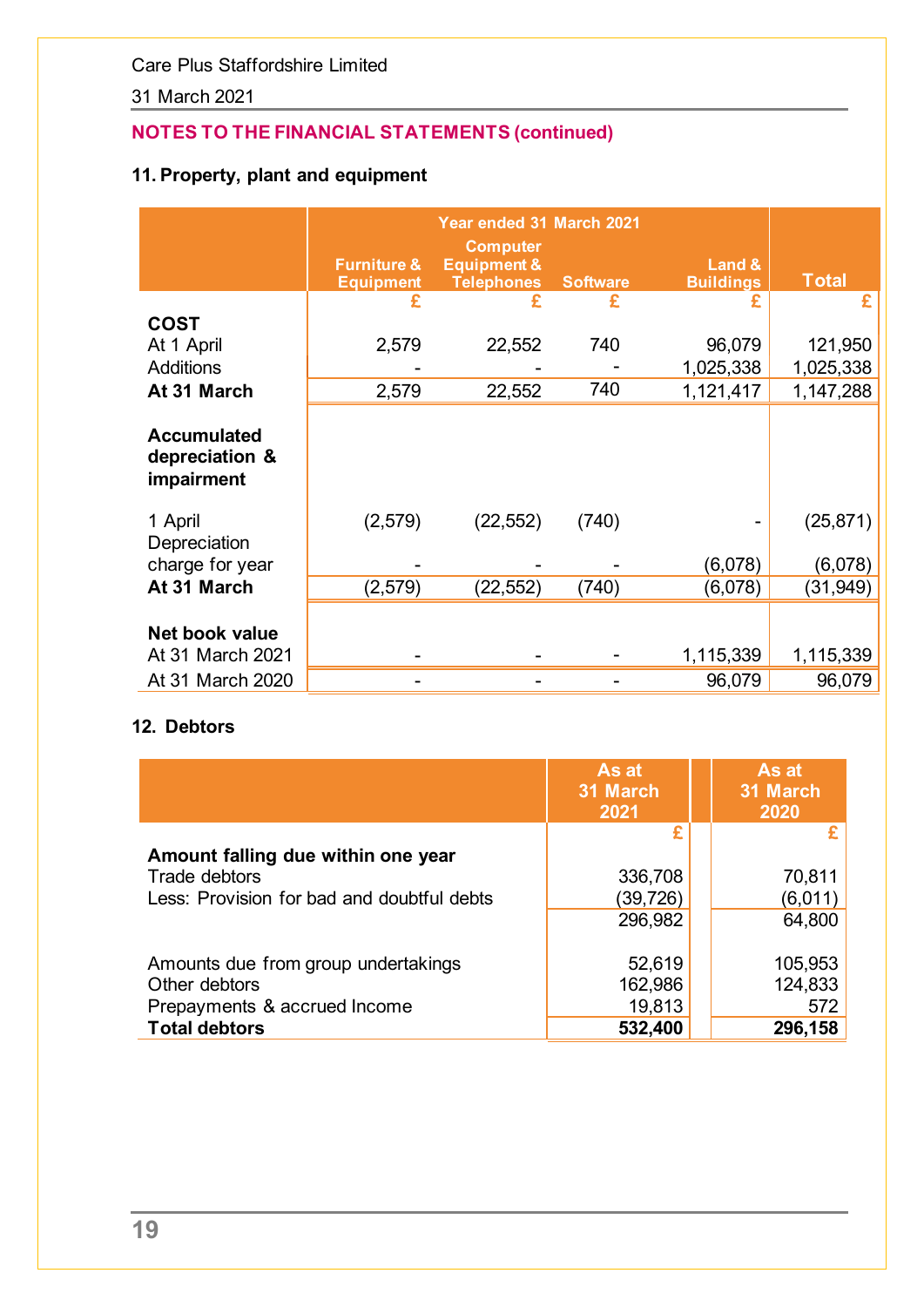# **NOTES TO THE FINANCIAL STATEMENTS (continued)**

# **13. Creditors**

|                                     | As at<br>31 March<br>2021 | As at<br>31 March<br>2020 |
|-------------------------------------|---------------------------|---------------------------|
|                                     |                           |                           |
| Amounts falling due within one year |                           |                           |
| <b>Trade creditors</b>              | 44,149                    | 1,162                     |
| Amounts owed to group undertakings  | 121,878                   | 40,416                    |
| Tax and social security             | 3,001                     |                           |
| Employee creditors                  | 14,787                    | 47,552                    |
| Accruals and deferred income        | 459,777                   | 94,047                    |
| Total creditors due within one year | 643,592                   | 183,177                   |

# **14. Creditors: amounts falling due after more than one year**

|                                  | <b>Year Ended</b><br>31 March<br>2021 | <b>Year Ended</b><br>31 March<br>2020 |
|----------------------------------|---------------------------------------|---------------------------------------|
|                                  |                                       |                                       |
| Loans and borrowing - intragroup | 2,000,000                             |                                       |

# **Maturity of debt**

|                                          | <b>Year Ended</b><br>31 March<br>2021 | <b>Year Ended</b><br>31 March<br>2020 |
|------------------------------------------|---------------------------------------|---------------------------------------|
| In more than two years but not more than |                                       |                                       |
| five years                               | 2,000,000                             |                                       |
|                                          | 2,000,000                             |                                       |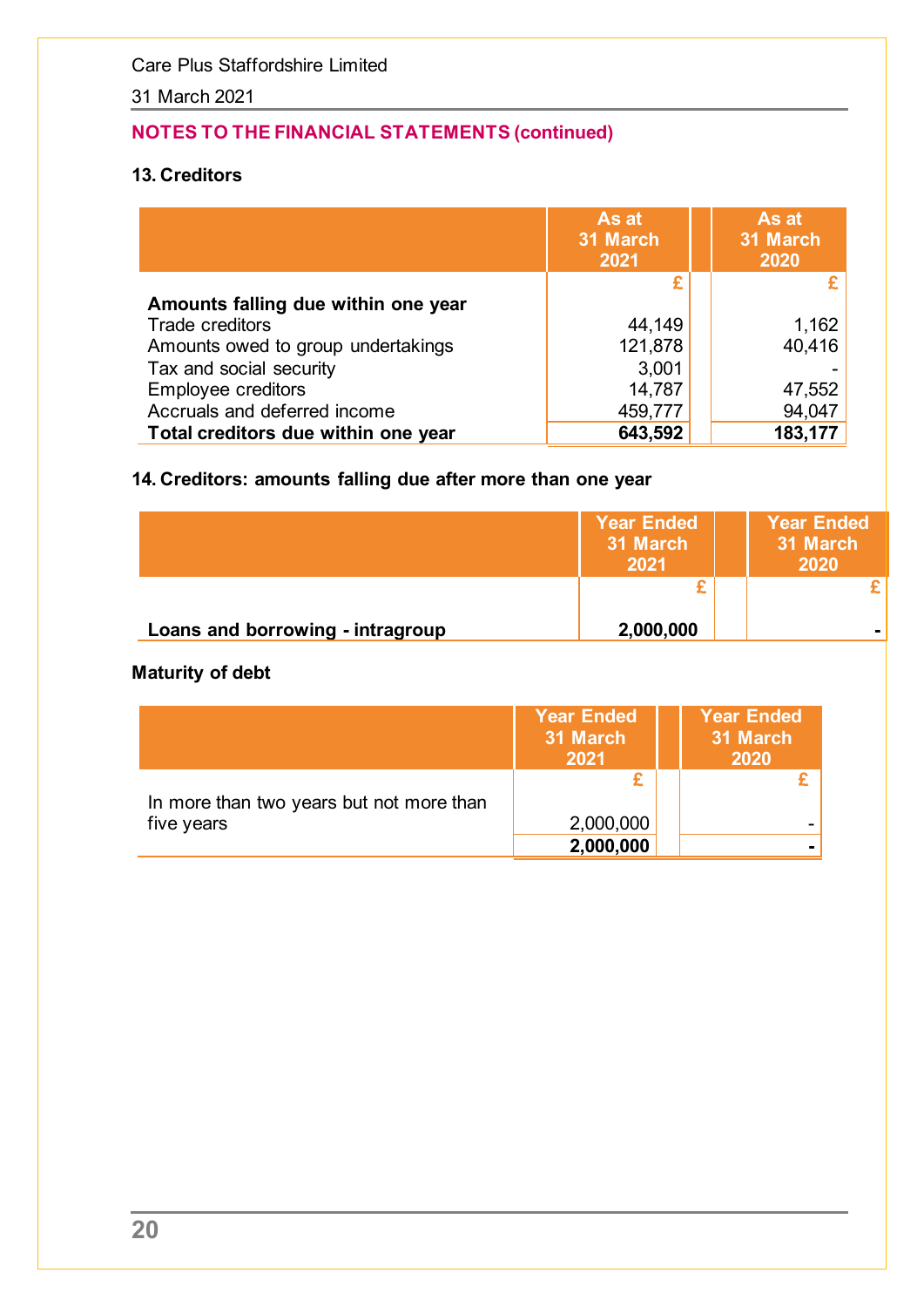31 March 2021

# **NOTES TO THE FINANCIAL STATEMENTS (continued)**

### **15. Financial instruments**

|                                                                            | <b>Note</b>     | As at<br>31 March<br>2021 | As at<br>31 March<br>2020 |
|----------------------------------------------------------------------------|-----------------|---------------------------|---------------------------|
| Financial assets that are debt<br>instruments measured at historic<br>cost |                 | £                         | £                         |
| Cash and cash equivalents                                                  |                 | 758,138                   | 768,539                   |
| Trade debtors                                                              | 12 <sup>2</sup> | 336,708                   | 70,811                    |
| Amounts owed by group undertakings                                         | 12              | 52,619                    | 105,953                   |
| Other debtors                                                              | 12 <sup>2</sup> | 162,986                   | 124,833                   |
| <b>Total financial assets</b>                                              |                 | 1,310,451                 | 1,070,136                 |
| <b>Financial liabilities measured at</b><br>historic cost                  |                 |                           |                           |
| Trade creditors                                                            | 13              | (44, 149)                 | (1, 162)                  |
| Accruals and deferred income                                               | 13              | (459, 777)                | (94, 046)                 |
| Amounts owed to group undertakings                                         | 13              | (121, 878)                | (40, 416)                 |
| Employee creditors                                                         | 13              | (14, 787)                 | (47, 552)                 |
| <b>Financial liabilities measured at</b><br>amortised cost                 | 14              | (2,000,000)               |                           |
| Intra group loans                                                          |                 |                           |                           |
| <b>Total financial liabilities</b>                                         |                 | (2,640,591)               | (183, 176)                |

### **16. Called up non-equity share capital**

5 members of the Board hold one non-equity share of £1 each and one equity share of £1 is held by the Housing Plus Group Board. These shares carry the right to vote at General Meetings on the basis of one share one vote. The shares are not transferable, non-redeemable and carry no right to receive income or capital payments.

|                                                          | As at<br>31 March<br>2021 | As at<br>31 March<br>2020 |
|----------------------------------------------------------|---------------------------|---------------------------|
| Number of shareholders as at 1 April<br>New share issued |                           |                           |
| Number of shareholders as at 31                          |                           |                           |
| <b>March</b>                                             |                           |                           |